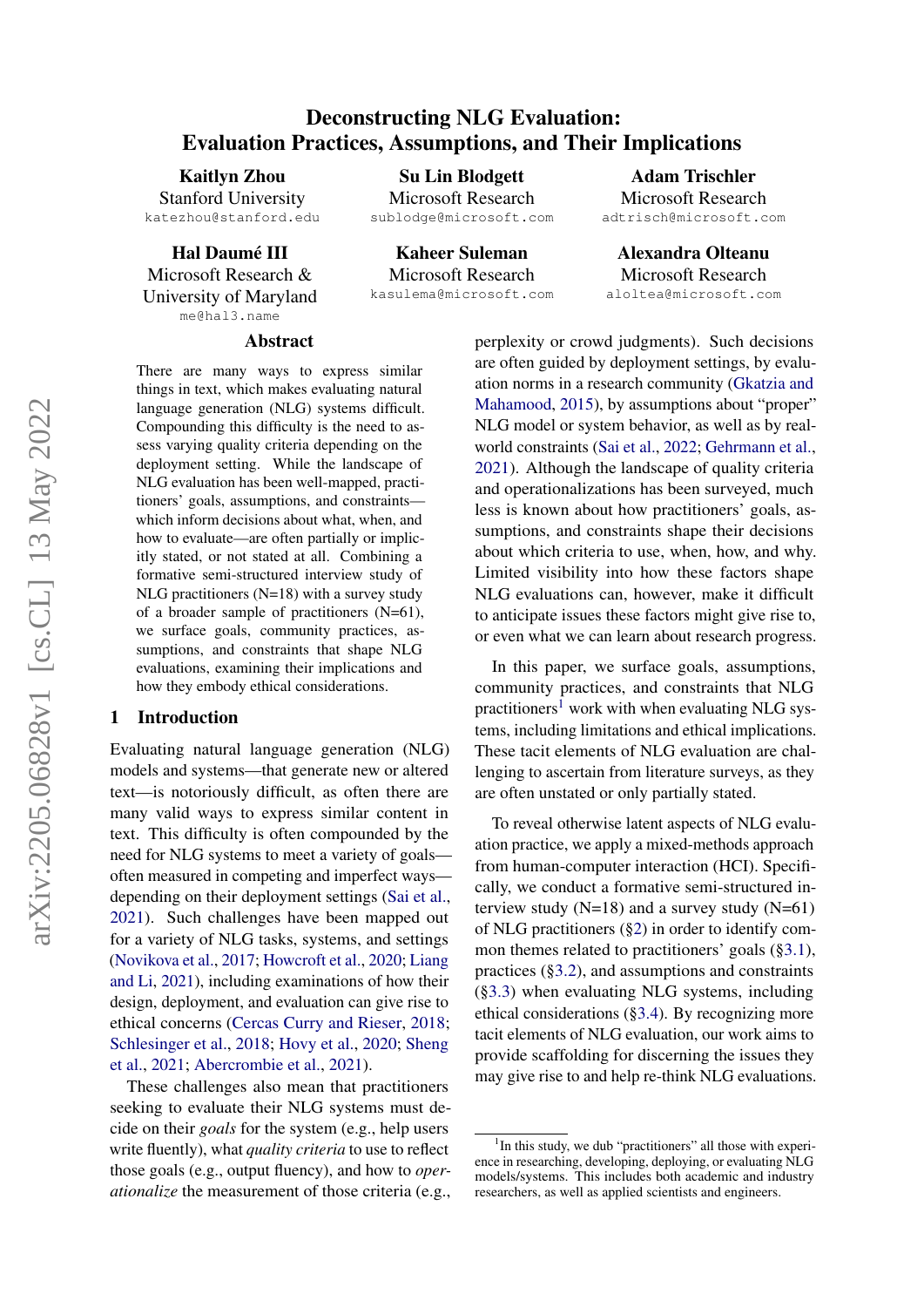### <span id="page-1-0"></span>2 Background and Methods

To examine NLG evaluation practices—along with the goals, assumptions, and constraints that inform them—and whether they incorporate assessments of possible adverse impacts, we first conducted a formative semi-structured interview study of NLG practitioners ([§2.1\)](#page-1-1). To probe the themes emerging from our interviews at greater scale, we subsequently conducted a survey study with a broader sample of practitioners ([§2.2\)](#page-1-2).

Participant recruitment and IRB. We recruited NLG practitioners using snowball sampling [\(Parker](#page-10-6) [et al.,](#page-10-6) [2019\)](#page-10-6), via targeted emails and social media posts, with a request to share with relevant groups. Each interviewee received a \$25 gift card for a 45 minute video-conference interview, while survey participants could enter a raffle for one of ten \$50 gift cards. Both studies were IRB approved, and we obtained informed consent from all participants.

### <span id="page-1-1"></span>2.1 Interview Study

To design our study, we drew on the measurement modeling framework [\(Jacobs and Wallach,](#page-10-7) [2021\)](#page-10-7) to tease apart practitioners' conceptualization of quality criteria from how they measure those criteria. We also investigated how current NLG evaluation practice grapples with possible adverse impacts, such as fairness and inclusion issues [\(Sheng et al.,](#page-11-2) [2021;](#page-11-2) [Weidinger et al.,](#page-11-4) [2021\)](#page-11-4).

We began our interviews with a) background questions on participants' NLG projects and experience to establish context. Subsequent questions broadly asked about b) practitioners' overall project goals, c) the quality criteria they want to assess their system on, and d) how they measure those criteria—with c) and d) following the measurement modeling framework. We also asked participants about adverse impacts of their work, and whether they measure or assess them.

Before conducting the final interviews, we first ran pilot interviews  $(N=5)$  with practitioners from both product and research organizations to identify possible clarity issues with our questions and study protocol. The full interview protocol is available in Appendix [A.](#page-12-0) Overall, we interviewed 18 practitioners from 12 organizations (Table [1\)](#page-1-3).

Identifying interview themes. To analyze interview transcripts, we used a bottom-up approach rooted in grounded theory [\(Strauss and Corbin,](#page-11-5) [1997;](#page-11-5) [Charmaz,](#page-9-2) [2014\)](#page-9-2), following [Robertson et al.](#page-11-6) [\(2021\)](#page-11-6). We iteratively coded and thematically

sorted interview excerpts by looking for relations with or among already assigned codes. Specifically, we first distributed the interview transcripts across all authors for open coding, with the resulting codes being then discussed by all authors to identify and agree upon clusters of common themes.

To organize codes into themes, we drew again on measurement modeling to distinguish between codes for what practitioners want to measure (*quality criteria*) and codes for how practitioners operationalize those measurements (*evaluation practices*). To examine which factors affect practitioners' decisions about what criteria they prioritize and operationalize, we also consider the *goals*, *assumptions* and *constraints* that underpin their evaluation practices, clustering codes into related themes. Finally, we identify themes on how practitioners conceptualize and embody possible *adverse impacts*.

<span id="page-1-3"></span>

| <b>Sector</b>                     | <b>Interview</b> | <b>Survey</b> |
|-----------------------------------|------------------|---------------|
| Academia                          | 8                | 31            |
| Industry                          | 8                | 17            |
| Academia & Industry               | $\mathfrak{D}$   | 10            |
| Gov./NGO                          | ٠                | $\mathcal{R}$ |
| Role                              |                  |               |
| Professor                         | $\mathfrak{D}$   | 12            |
| Researcher or Postdoc             | 9                | 16            |
| <b>Graduate Student</b>           | 5                | 17            |
| Manager                           |                  | 3             |
| <b>Engineer or Data Scientist</b> |                  | 6             |
| Other                             |                  | 7             |
| Total                             | 18               | 61            |

Table 1: Overview of interview and survey participants.

#### <span id="page-1-2"></span>2.2 Survey Study

We designed our survey around themes from the interview study, starting again with questions about participants' background, and organizing the remaining questions under a few broad themes a) quality criteria and goals, b) evaluation practices, c) evaluation rationales (including assumptions and constraints), and d) adverse impacts and ethical considerations—with different sets of questions matching different themes. Similarly with the interview study, before sharing and advertising our survey, we piloted it with a few industry researchers (N=3) to identify possible clarity issues with our survey questions and protocol. See Appendix [B](#page-13-0) for full survey script. To filter out spammers, we relied on 3 of the open-text questions—the description of participants' occupation, description of their NLG project, and their reflections on how to improve NLG evaluation. After removing spammers, we analyzed responses from 61 participants (Table [1\)](#page-1-3).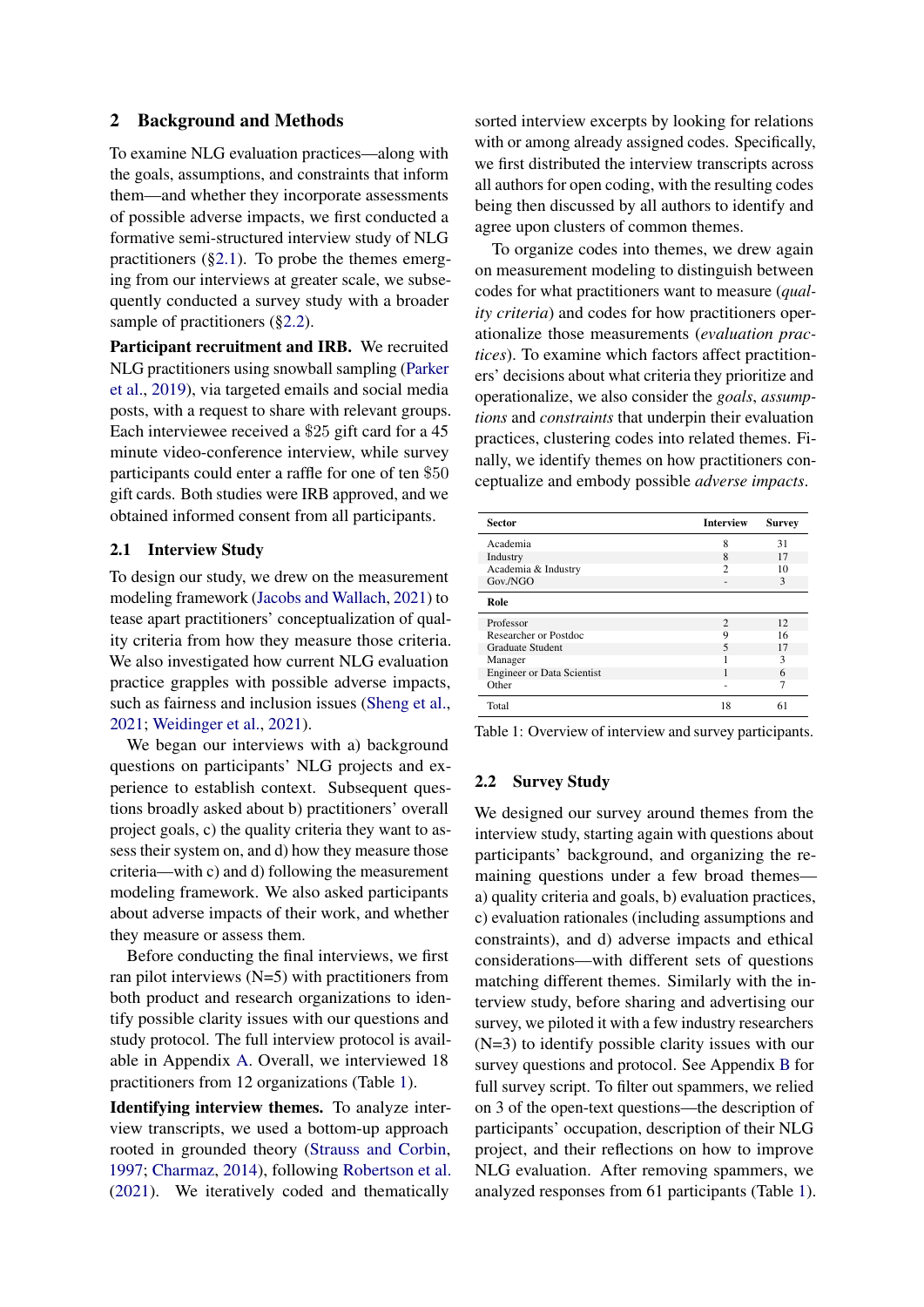### 3 Interview and Survey Findings

Across both studies, we observe common themes in participants' responses that we overview below. Interview participant quotes—anonymized and paraphrased for brevity and clarity—are followed by "P" and a participant ID, while quotes from survey" responses are only marked by "SP." Statistics based on survey responses are followed by "SQ" and the question number. We report disaggregated statistics as  $(X\%$  academic,  $Y\%$  non-academic) when gaps exist between academic and non-academic participants. We note, however, that the statistics we report are only indicative as our respondent sample is skewed towards industry and academic researchers (Table [1\)](#page-1-3), and not necessarily representative of the broader NLG community.

### <span id="page-2-0"></span>3.1 Evaluation Goals and Quality Criteria

What practitioners want their NLG systems or models to do (*goals*) and what they aim to assess to determine whether those goals are met (*quality criteria*) both shape which evaluation practices they are likely to follow. Participants' reflections on what success looks like for their projects and which quality criteria they deem critical could thus help discern the implications of the resulting practices.

The goals of NLG work are often disconnected from deployment settings or users. Our participants describe diverse goals, like imbuing bots with social skills or helping users write fluently. However, many practitioners do not have clarity about or consider possible deployment settings or users, e.g., *"[W]e were not really thinking [about users], usually I try not to think about [users]"* [P8]. This is especially true when participants had no deployment plans, including in non-academic settings— 26% of all survey participants (39% academic, 13% non-academic) [SQ16]. A lack of clarity about possible deployment scenarios, however, can make it difficult to assess how appropriate certain metrics are [\(Blodgett et al.,](#page-9-3) [2021\)](#page-9-3) or even to imagine adverse impacts [\(Boyarskaya et al.,](#page-9-4) [2020\)](#page-9-4).

While practitioners conduct NLG evaluations to report to a variety of audiences, paper reviewers and the research community are most often mentioned. While we see differences between academic and non-academic participants with the latter thinking more about specific audiences like their team or manager (19% academic, 53% non-academic) or other teams (16% academic, 50% non-academic)—77% of survey participants

say one goal of their evaluation was to report results in a paper (90% academic, 63% non-academic) and 59% to report to a research community (67% academic, 50% non-academic) [SQ13]. If reporting results in papers or to research communities represents a significant goal of many practitioners, however, then evaluations already legible to a research community may be over-incentivized, and quality criteria and measurements unfamiliar or uncommon to that community may be discouraged.

Quality criteria like correctness, usability, coherence, and fluency are often prioritized. While our participants mention a diversity of criteria, 77% of survey respondents deemed correctness among most important criteria (83% academic, 70% non-academic), followed by 49% usability (38% academic, 60% non-academic), 47% coherence, and 44% fluency; with criteria like readability (21%) and clarity (21%) being least frequently selected [SQ14]. Interview participants mention similar criteria, e.g., *"[W]ithout [even] figuring out how we measure [these criteria], we want the [text] to be informative [and] fluent"* [P4]. This corroborates prior work that found task usefulness, fluency, grammaticality, relevance, or generic notions of output quality among most commonly used criteria for NLG evaluation [\(Howcroft et al.,](#page-10-1) [2020;](#page-10-1) [Liang](#page-10-2) [and Li,](#page-10-2) [2021\)](#page-10-2). This may stem from an assumption that criteria like correctness, coherence, and fluency, as intrinsic properties of text, are easier to measure and better-suited to automatic metrics [\(Gkatzia and Mahamood,](#page-10-4) [2015\)](#page-10-4) than more extrinsic criteria related to how text is used (i.e., usability).

User engagement is often foregrounded in deployment settings. When systems are deployed, practitioners want *"users to be happy [and] engaged"* [P12] and may prioritize feedback and engagement-based metrics, like *"whether [the generated suggestions] would be accepted by the end user"* [SP] and *"the number [of] clicks [or] of times people accept your suggestions"* [P7]. However, users and their feedback may not be representative and may, e.g., *"skew[] heavily towards enterprise customers"* [P12]. In and of itself, focusing on specific, non-representative groups is not necessarily problematic, but designing to meet the needs of an existing user base might have exclusionary outcomes if that user base is not reflective of a larger population.

Practitioners may conflate different quality criteria if they lack a shared understanding of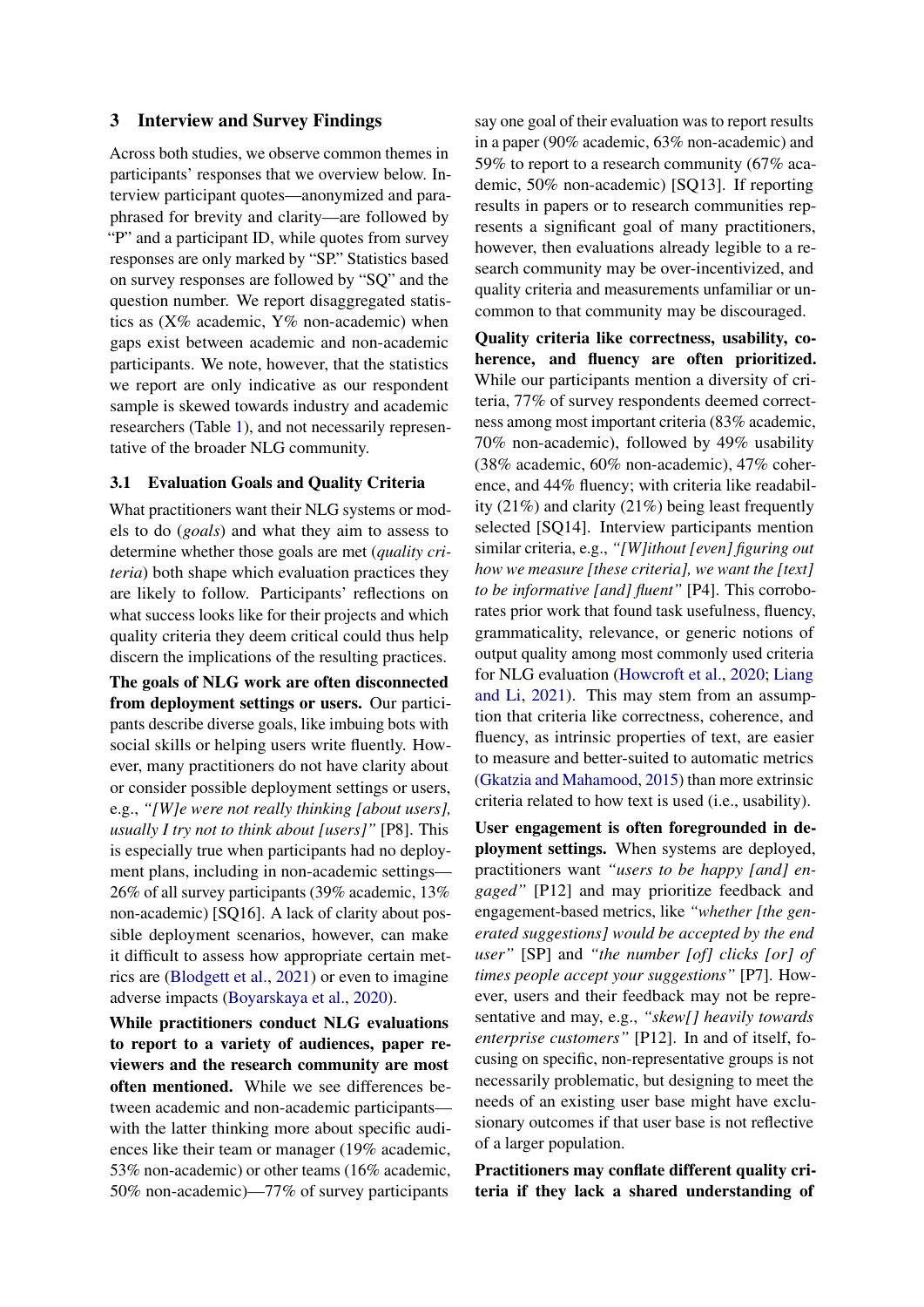their meanings, or if the criteria lack clear conceptualizations. As in prior work [\(Belz et al.,](#page-9-5) [2020;](#page-9-5) [Gkatzia and Mahamood,](#page-10-4) [2015;](#page-10-4) [Howcroft](#page-10-1) [et al.,](#page-10-1) [2020;](#page-10-1) [Liang and Li,](#page-10-2) [2021;](#page-10-2) [Sai et al.,](#page-11-3) [2022\)](#page-11-3), we see a tendency to conflate different quality criteria. A participant noted that *"[linguists tell] me [fluency and grammaticality] are clearly distinct from each other [but in NLP] most people don't know that distinction"* [P8], and another that *"a lot of these descriptive [terms for quality criteria] have overlap"* which is particularly noticeable when *"trying to evaluate them by hand"* [P3]. Different understandings of criteria or the conflation of criteria may have consequences beyond the concern that good measurements require clarity about what is being measured [\(Blodgett et al.,](#page-9-3) [2021\)](#page-9-3). If e.g., grammaticality is understood as adherence to Mainstream U.S. English grammar rules (often the case due to standard language ideologies [\(Rosa and](#page-11-7) [Flores,](#page-11-7) [2017\)](#page-11-7)), then it will exclude other language varieties, like Appalachian English [\(Luhman,](#page-10-8) [1990\)](#page-10-8) or African American Language [\(Lanehart,](#page-10-9) [2015\)](#page-10-9) and thus their speakers. Given the focus on fluency, this exclusion may be compounded if grammaticality and fluency are conflated.

Quality criteria are also conflated with measurements of those criteria. When asked about key performance criteria, some participants instead talk about what metrics they use, e.g., *"we have to make [a text] generator that's good [and] we ensured the perplexity [was] on par with the state of the art perplexity. Perplexity was [the] performance metric we [used]"* [P17]. To determine if perplexity is a good metric for the "goodness" of a text generator, however, we must clearly articulate what quality criteria a good generator should meet. Without this clarity, we may focus too strongly on a metric—like perplexity—and risk losing the ability to assess the metric's appropriateness and distinguish between the metric and the original goal.

### <span id="page-3-0"></span>3.2 Evaluation Practices

Existing evaluation practices can also provide insight into what is deemed important to evaluate, what is overlooked during evaluation, and how quality criteria are being operationalized.

Although routine, the use of automatic metrics may lack justification and validation, as *"[e]veryone is in this in-between phase of just using everything they can find"* [P3]. Automatic metrics commonly include training/validation loss, perplexity, and string or word matching metrics (e.g., BLEU, ROUGE, METEOR, NIST), with 85% of survey participants reporting always or often using automatic metrics (94% academic, 77% nonacademic) [SQ18]. Metrics developed for one task (*"BLEU was [developed for] MT"* [P3]) are also often adapted or used as-is for other tasks (*"we [compute] BLEU for language modeling"* [P8]), with 57% of participants saying they always or often use metrics developed for other NLG tasks (68% academic, 47% non-academic) [SQ18]. This practice can be risky if metrics validated in one setting do not capture key criteria in other settings.

Different types of human evaluation are often used to complement automatic metrics; one participant noted they conduct *"human evaluation[s] just 'cause NLG metrics are still so messy"* [P3]. When our interview participants discussed what human evaluations they conducted, they described several types, including crowdsourcing, user feedback or engagement metrics, expert evaluations, and qualitative examinations by practitioners or their colleagues. Overall, 89% of survey participants report always or often using *some* form of human evaluation (94% academic, 83% nonacademic) [SQ18]. This also means "human evaluation" is often imprecisely used to refer to many types of evaluations and settings.

Automatic metrics often gate which models are evaluated by crowdsourcing. While 34% of survey participants report always or often performing crowdsourced evaluations [SQ18], many interview participants also say they select models based on their performance on automatic metrics before investing in crowdsourced evaluations, since *"[there's a] huge search space [and we] pick those that get good automatic metric values"* [P12]. Indeed, 47% of those who report performing crowdsourced evaluations also note crowdsourcing is always or often contingent on performing well on automatic metrics (57% academic, 36% nonacademic) [SQ18]. However, this practice might overlook models for which human evaluations anticorrelate with automatic metrics, as *"automatic metrics may show something and the human evaluation may show the complete opposite. Unless you do human evaluations, you will not have a thorough picture of [how well your system is doing]"* [P2].

Human evaluations may draw on usage or feedback data in deployed settings, but many practitioners lack access to either deployment set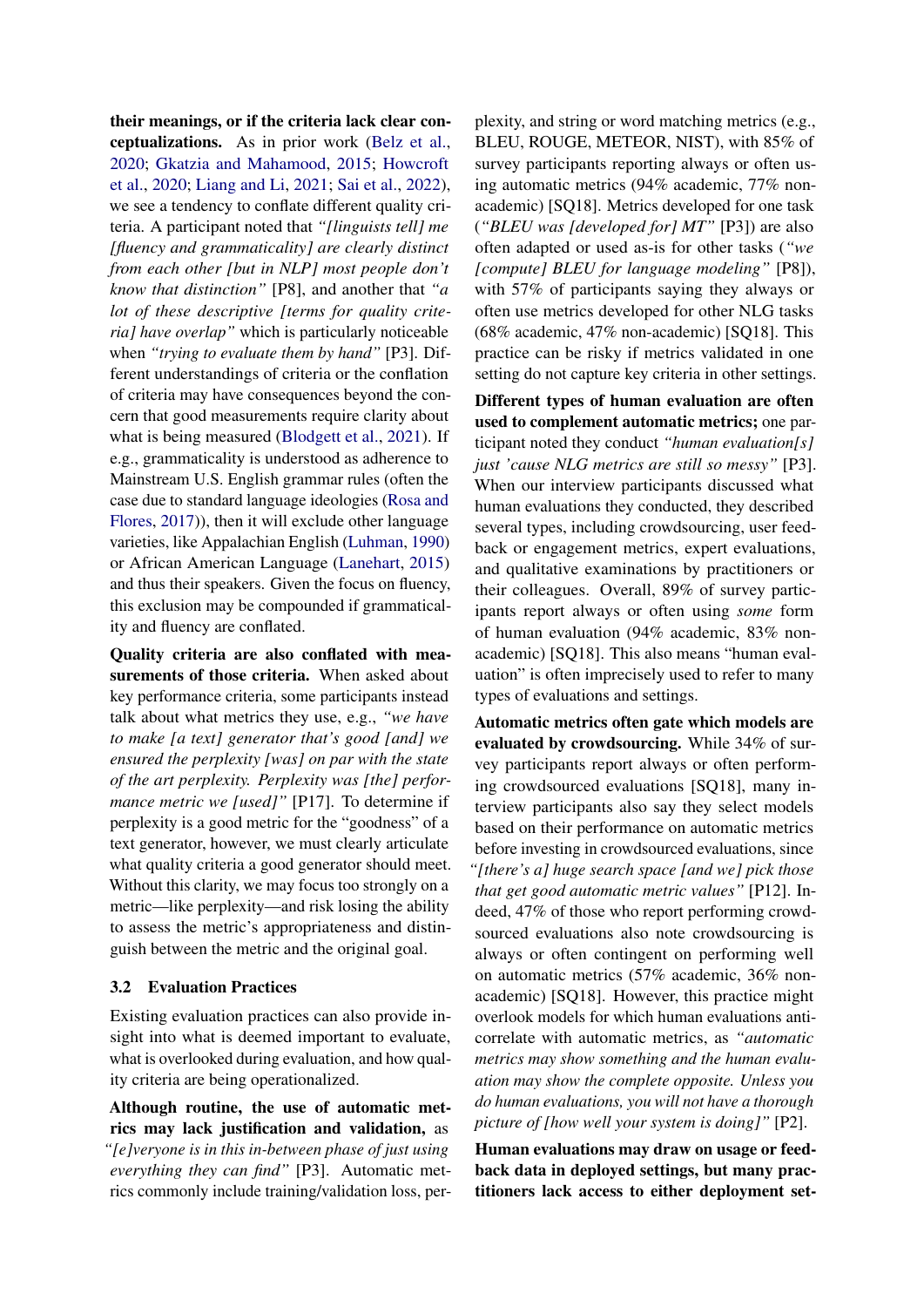tings or usage data. 30% of survey participants report conducting evaluations with users in deployed settings, with a sizeable gap among academics (12%) and non-academics (46%) [SQ18]. Interview participants also noted *"this gap between academic [evaluations and the] things that matter when you actually deploy something out in the world"* [P15]. Since feedback from users of a deployed system might more accurately reflect their in-situ needs than feedback from e.g., crowdworkers, practitioners without access to deployment settings may miss critical evaluation data and have little visibility into possible adverse impacts.

Practitioners manually assess generated texts, but rarely follow a formal method when doing so. For some participants, manual assessment is more of an art than a science, and many do not follow any established methods or a self-devised protocol when doing so: *"it just comes down to me reading a lot of samples and then choosing the one which overall seems to be better"* [P5]. Indeed, while 77% of survey participants report always or often manually examining generated texts, of those who perform such qualitative examinations, only 38% report always or often applying a formal method (30% academic, 47% nonacademic) [SQ18], and even fewer describe such a method, with a few using a labeling scheme or a sampling protocol for selecting which examples to assess [SQ19]. While common, the practice of (informally and) manually examining generated text to assess quality is rarely detailed in the literature. It can be problematic if results of error analyses [\(Van Miltenburg et al.,](#page-11-8) [2021\)](#page-11-8) are shown without describing how assessments were made. Practitioners also may not be representative of those who use NLG systems or are reflected in generated text [\(Hovy and Spruit,](#page-10-10) [2016\)](#page-10-10).

While expert evaluations are sought after, it can be unclear what type of expertise is needed. Practitioners also seek out evaluators with certain expertise, like English teachers or linguists, e.g., *"we hire English teachers [who are] experts, do a much better job and give very detailed feedback"* [P8]. In our survey, 25% of participants report seeking out expert judges for evaluation purposes (32% academic, 17% non-academic) [SQ18]. Yet even "experts" may need to *"[see] a lot of [generated] text and [internalize] the sort of a language [a model tends to produce]"* [P17].

Practitioners often know little about those rep-

resented in or contributing to data creation and annotation, or to crowdsourced evaluation. Only 18% of survey participants report always or often having demographic information about the annotators or authors who created the datasets they use [SQ18]. Of those who report using crowdsourcing, only 30% report always or often having demographic information about crowdsourcing judges [SQ18]. Such information can provide crucial insight into the speakers, communities, language varieties, and perspectives represented in and shaping datasets; without it, some datasets—whose text may read to some as if *"it's written by [a] small group of people"* [P17]—risk being used as representative while excluding wide swaths of people.

Many practitioners re-purpose datasets created for other tasks, with 59% of survey participants reporting always or often doing so [SQ18], while only 48% of survey participants report always or often using datasets created in-house for their project (42% academic, 53% non-academic) [SQ18]. Datasets' suitability should however be carefully interrogated before being re-purposed. If datasets custom-built or validated for other tasks do not properly capture the new task's peculiarities or the desired quality criteria, they can pose threats to the validity of the task and its evaluation.

#### <span id="page-4-0"></span>3.3 Rationales for Evaluation Practices

To further probe participants about assumptions, constraints and other considerations that shape their evaluation practices, we also explicitly asked them about what guided their NLG evaluations.

While many practitioners recognize their limitations, automatic metrics are often assumed reliable enough. A participant noted they *"wouldn't trust any sort of automatic measure of a text generation system [as they need] more than just a good BLEU or ROUGE score before [they'd] sign off on using a language model"* [P11], while others questioned whether automatic metrics *"capture anything meaningful"* [P13] when assessing latent constructs like creativity.

Despite these and other documented shortcomings [\(Gkatzia and Mahamood,](#page-10-4) [2015;](#page-10-4) [Novikova](#page-10-0) [et al.,](#page-10-0) [2017;](#page-10-0) [Kuribayashi et al.,](#page-10-11) [2021;](#page-10-11) [Liang and](#page-10-2) [Li,](#page-10-2) [2021\)](#page-10-2), practitioners do rely broadly on automatic metrics: 50% of survey participants agree or strongly agree that automatic metrics represent reliable ways to assess NLG systems or models [SQ20], while 43% say that metrics developed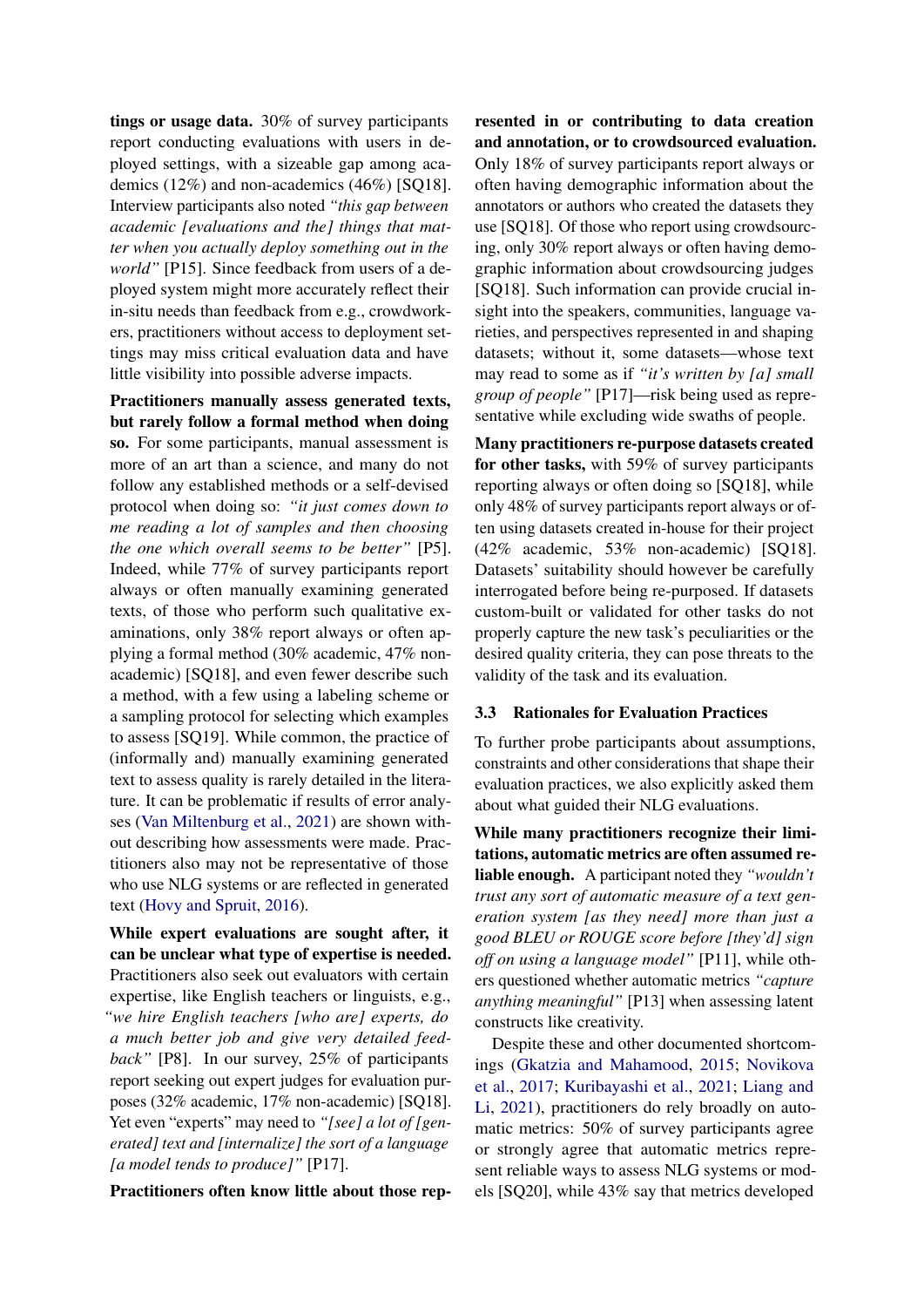for one NLG task can be reliably used or adapted to evaluate other NLG tasks (32% academic, 53% non-academic) [SQ22]. One participant remarked that *"automatic metric[s are] still more scalable and objective than human evaluation"* [SP]. This trust in automatic metrics' reliability across tasks may entrench their use, possibly crowding out other measurement approaches, especially as publication processes may reward metrics that allow for easy comparison to existing models.

When it comes to automatic metrics, many practitioners believe more is better. A participant noted *"the current status is you kind of just throw it all at the wall. So if there's another automatic metric, great, let's add that to the suite of metrics we're running"* [P13], and another that they *"ended up having a lot of metrics because none of them is a superset of any others. They all have issues"* [P17]. 54% of survey participants also agree or strongly agree it is a good practice to evaluate with as many automatic metrics as possible [SQ22]. Yet a "kitchen sink" approach to evaluation risks obfuscating quality with quantity, yielding apparent model improvements that may not correlate with actual performance, or may result in expectations to see improvements on certain metrics, even when those may not be necessary or desirable. This approach may exist partly to pay a "tech debt," where metrics are included mainly to compare to legacy baselines assessed with them.

Human evaluations are often assumed to be the gold standard, but the term refers to many things. A participant said they *"always trust the human evaluations, that's the gold standard. If the human evaluation is not great, then we would not consider that a good solution"* [P9]. This was also echoed by survey participants, with 69% believing automatic metrics should always or often be judged by how they correlate with human evaluations (74% academic, 63% non-academic) [SQ23]. Most participants assume human evaluations can be reliably used for NLG evaluation, with 56% agreeing or strongly agreeing that is the case for crowdsourcing; 71% for manual inspection by practitioners themselves; and 89% for metrics based on usage patterns in deployment settings [SQ20]. Given these variations in practitioners' trust in different types of human evaluations, the blanket use of the term "human evaluation" to refer to them collectively can make it hard to calibrate claims about human evaluation results.

Expert evaluations are believed to help elicit insights that are hard to obtain via crowdsourcing. Without proper training, a layperson might struggle to adequately assess generated text [\(Clark](#page-9-6) [et al.,](#page-9-6) [2021;](#page-9-6) [Karpinska et al.,](#page-10-12) [2021\)](#page-10-12). One participant noted people *"often get very impressed by neural text when researchers might be aware that it looks impressive because it stay[s] safe [and] just say[s] generic things"* [P17]. In our survey, 87% of participants believe experts always or often contribute to the evaluation in ways standard crowdsourcing cannot [SQ23]. Experts may however be even less representative of those using a NLG system and may inject their shared biases into evaluations [\(van der Lee et al.,](#page-10-13) [2019\)](#page-10-13).

Practitioners say NLG evaluations are most constrained by datasets, annotators, lack of metrics, and inability to deploy. When asked to rank resources by how much they constrain their evaluations, 59% of survey participants ranked relevant datasets among their top 3 most limiting resources (48% academic, 70% non-academic), 50% ranked expert annotators, 42% the ability to deploy, 37% crowdsourcing costs (45% academic, 30% non-academic), 36% relevant metrics; with compute and engineering resources being least frequently ranked among top limiting resources.

Existing practices, metrics and data shape the evaluation choices of many practitioners. Participants noted that *"academic benchmarks are very important [as] they're [an] easy measure to figure out whether your experiments are working"* [P15] or that *"we used all the basic standard automatic [metrics in] that suit"* [P2]. When asked to rank considerations that guide their evaluations, 55% of survey participants ranked among their top 3 existing standards and practices (67% academic, 43% non-academic), 36% ranked dataset and metrics availability (45% academic, 26% non-academic), and 29% maintaining performance in deployed settings (12% academic, 46% non-academic) [SQ26]. This emphasis on existing practices, metrics and data may be due to challenges to developing them, expectations of audiences like a research community or a team, or to make it easy to compare with prior work. This reliance also makes their proper development and validation even more critical.

Poor performance is most often attributed to poor data quality, with some practitioners also believing *"one [way] of driving quality upwards is by feeding in more data to these models"* [P12]. Oth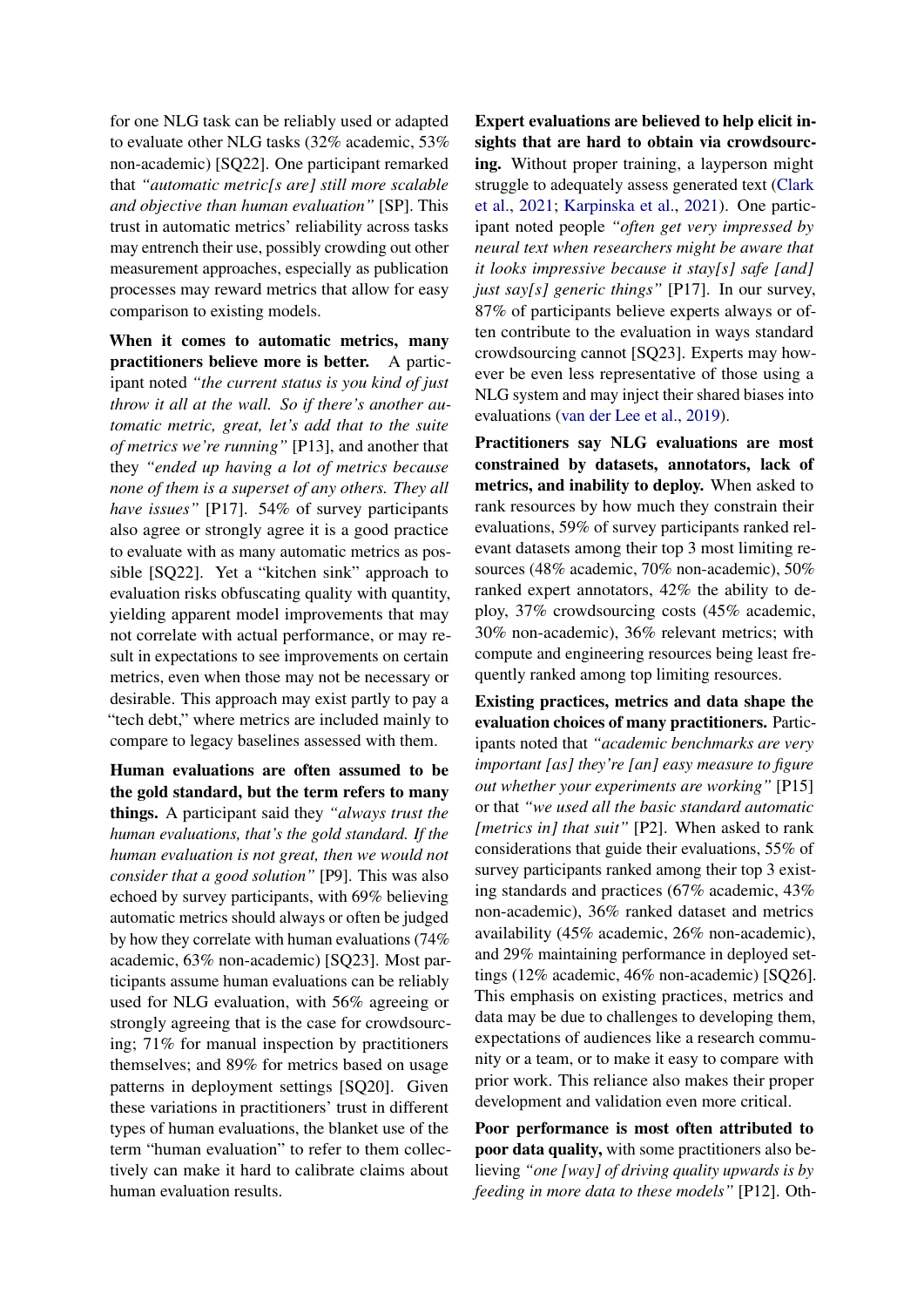ers echoed this belief, explaining how their *"model tends to talk about things similar to its training data; whatever you feed into the model, that's what the model [will] output"* [P7] as *"language models are kind of bottom up, you have a pile of historical data and you learn the patterns of language used in that data"* [P11]. In our survey, 62% of practitioners agree or strongly agree that output quality is primarily impacted by the quality of the training data (55% academic, 70% non-academic) [SQ22]. Practitioners may thus rely mostly on expanding or curating datasets to improve performance, overlooking other approaches (e.g., optimization methods, UX design) or offloading issues onto dataset builders [\(Sambasivan et al.,](#page-11-9) [2021\)](#page-11-9).

Practitioners believe datasets should be formally evaluated, but that rarely happens. 71% of survey participants say there is always or often a need to evaluate the quality of training datasets (77% academic, 63% non-academic), and 87% say so for evaluation datasets (97% academic, 77% nonacademic) [SQ23]. An interview participant, however, pointed to the *"concern of who is in charge of validating all these datasets. I'm sure some slightly harmful things can fall through the cracks, that no one takes a look at just due to the sheer size of these datasets"* [P3]. Datasets that are not carefully evaluated may not be well-matched to what they aim to measure [\(Blodgett et al.,](#page-9-3) [2021\)](#page-9-3) or give rise to harms (e.g., [Prabhu and Birhane,](#page-10-14) [2021\)](#page-10-14).

### <span id="page-6-0"></span>3.4 Ethical Considerations and Impacts

Finally, we solicited practitioners' reflections on ethical issues or adverse impacts stemming from their projects, and if they try to measure or mitigate such issues. We use the term *fairness and inclusion* (F&I) to refer to a broad range of adverse impacts, like allocational and representational harms [\(Baro](#page-9-7)[cas et al.,](#page-9-7) [2017;](#page-9-7) [Blodgett et al.,](#page-9-8) [2020\)](#page-9-8). Instead of imposing our definitions, we deliberately asked broadly about F&I issues and other adverse impacts and ethical considerations to understand how practitioners conceptualize them.

Practitioners worry about adverse impacts, but NLG evaluations rarely include assessments of F&I issues. A participant emphasized that *"developing [an] ethically correct [system that] takes care of things like safety and even fairness and inclusion is really important, [but] tackling that is not trivial"* [P10]. While this interest in possible adverse impacts is encouraging, about 37% of survey

participants thought their project had no adverse impacts [SQ28], and only 20% report systematically measuring F&I issues beyond toxicity (10% academic, 30% non-academic) [SQ31]. Furthermore, while some practitioners were *"glad things like [stereotyping benchmarks] are coming out, [although those are] pretty insufficient,"* [P12] and *"there are currently no good evaluation practices for [F&I issues]"* [SP]. Thus, their *"metrics don't capture [F&I] right now"* [P1] or were not *"specifically designed to capture [F&I] issues"* [P8].

To incorporate F&I in their evaluations, practitioners want more ready-to-use and scalable metrics. Participants also described how there are *"20 metrics trying to measure gender and occupation [bias], but that's so narrow and [it's only] one indicator we have [and] often we don't know how [it] might relate to other forms of bias"* [P15], and how there is no *"ImageNet[-like option] for responsible AI [to do things at that] scale for language"* [P7] that *"practitioners and product teams [can] leverage in an easier way to scale these things up"* [P14]. A notable 34% of survey participants also agree or strongly agree it is possible to develop automatic metrics to adequately assess F&I [SQ33]. This preference for scale and ease-of-use, however, may nudge practitioners towards relying on new metrics before their validity and reliability are properly assessed (e.g., [Blodgett et al.,](#page-9-3) [2021\)](#page-9-3).

For some practitioners, F&I is a concern only for deployed models or systems. A participant noted they did not think *"much [about ethical issues, as] the models [they] built never got deployed anywhere, never will most likely [get deployed], [they were] mostly just a proof of concept"* [P8]. Furthermore, 34% of survey respondents agree or strongly agree F&I issues are less important for academic prototypes (26% academic, 43% nonacademic), while 18% agree or strongly agree F&I is only relevant if NLG systems are deployed, and 33% that F&I issues can only be effectively measured in deployed settings (26% academic, 40% non-academic) [SQ33]. Models and prototypes are however sometimes repurposed, and deployed systems built upon prototypes or academic work not meant to be deployed may give rise to F&I issues.

F&I work is often seen as separate from NLG work, or deferred to someone else. 36% of survey participants agree or strongly agree F&I is a separate research area from NLG evaluation (26% academic, 47% non-academic) [SQ33]. Interview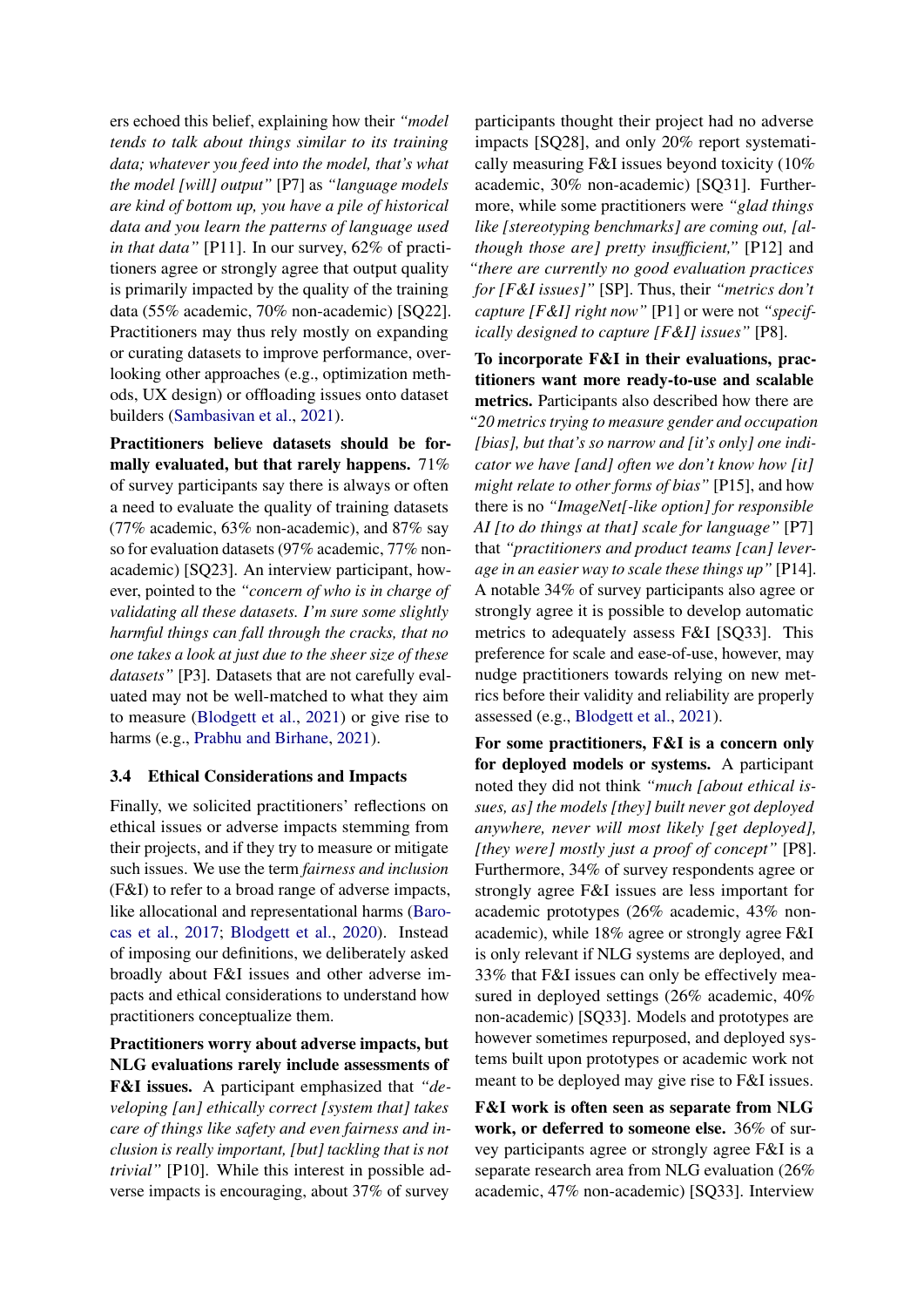participants also echoed this, with even those doing F&I work *"having [separate papers] dedicated to studying toxicity or bias in language"* since *"the only concerns reviewers [have] is how many benchmarks we ran our model [on], they're not concerned about whether our [model] is more or less biased than [other models]"* [P17]. Participants also defer the responsibility of F&I work to others working, e.g., on user facing features and *"who [will later] further refine [a model's output],"* or to researchers as *"product team[s don't] get enough time to research [F&I] metrics"* [P1]. Deferring F&I work to later stages of NLG development or to others may produce workflows where teams must frequently react and correct arising issues.

Ethical considerations are often reduced to "toxic" speech. When probed about ethical issues, many interview participants were concerned about generating or reproducing hateful, offensive, or toxic language: *"a big consideration is [that] a lot of the data [could] in some ways be toxic content of different varieties"* [P15] and *"so often what these models will do is generate something that is very very unsafe and in some cases toxic"* [P10]. This narrow focus on toxicity may inadvertently crowd out other F&I issues. Surprisingly, despite this focus on toxic language, only 30% of survey participants reported systematically evaluating whether generated text contains such language (23% academic, 37% non-academic) [SQ31], meaning even these issues might be under-reported.

Practitioners hold a range of beliefs about what properties the language in their datasets or generated by NLG systems should embody. 52% of survey participants agree or strongly agree that generated text should adhere to standard grammar rules of the language it is generated in [SQ33], and 57% say neutrality is a property NLG systems should embody [SQ37]. Many also *want* their system or model to capture either a "neutral voice" (30%), "no voice" (8%), or not to capture any particular writing or speaking voice (33% overall; 45% academic, 20% non-academic) [SQ35].

By contrast, only 18% believed the datasets they use do not capture any voice, and 18% say they capture a neutral voice [SQ34], while 21% also believe their systems or models do not capture any voice, and 16% say they capture a neutral voice (10% academic, 23% non-academic) [SQ36]. Notably, while 13% of non-academic participants think their system captures a specific, non-neutral voice, none of the academic participants do; this is also reflected in the interviews, where multiple industry participants aim to capture a specific type of voice like matching a *"company voice"* [P6]. Such beliefs about language are consistent with pervasive language ideologies—"the cultural system of ideas about social and linguistic relationships" [\(Irvine,](#page-10-15) [1989\)](#page-10-15)—including that some kinds of language (and their speakers) are inherently correct, neutral, or appropriate for public use [\(Rosa and Burdick,](#page-11-10) [2017\)](#page-11-10), and thus that generated language can be neutral or voiceless. Since assumptions about language are rarely named or interrogated, it remains unclear how they shape practitioners' evaluations. But they can give rise to harm; for example, a belief that race-related language is inherently inappropriate if generated [\(Schlesinger et al.,](#page-11-1) [2018\)](#page-11-1) can erase language by or topics important to minoritized users.

The topics and linguistic style of generated text are rarely systematically measured. When asked if they measured the linguistic style of generated text, a participant, under the assumption that *"these models [just] follow the training data,"* noted they *"don't necessarily analyze the generated output"* [P9]. Only 25% of survey participants report systematically measuring what topics their system tends to generate, while 18% report systematically measuring the linguistic style of generated text (10% academic, 27% non-academic) [SQ31] (notably, though, 43% report informally assessing style or tone, e.g., via eyeballing). Coupled with assumptions about neutral or voiceless language, this suggests that the over- or under-representation of topics, perspectives, or language varieties may not be generally conceptualized as F&I issues and measured. NLG systems may, however, unintentionally prioritize "voices" over-represented in datasets, especially when assumed neutral and not examined.

To mitigate F&I issues, practitioners seek control over what is generated, as many do not want *"an uncontrolled model to spew out random information"* [P2]. Others want their systems *"to divert the conversation into [less sensitive] domains"* [P6] by *"trying to control [what is generated using] different [e.g.] types of sampling"* [P7]. While such mechanisms may prevent the generation of some problematic texts, most are just *"blunt means of controlling the generation"* [P12], and can lead to e.g., erasure harms if topics important to minoritized groups are deemed inappropriate [\(Schlesinger](#page-11-1) [et al.,](#page-11-1) [2018;](#page-11-1) [Dodge et al.,](#page-9-9) [2021\)](#page-9-9): *"[R]efusing to talk*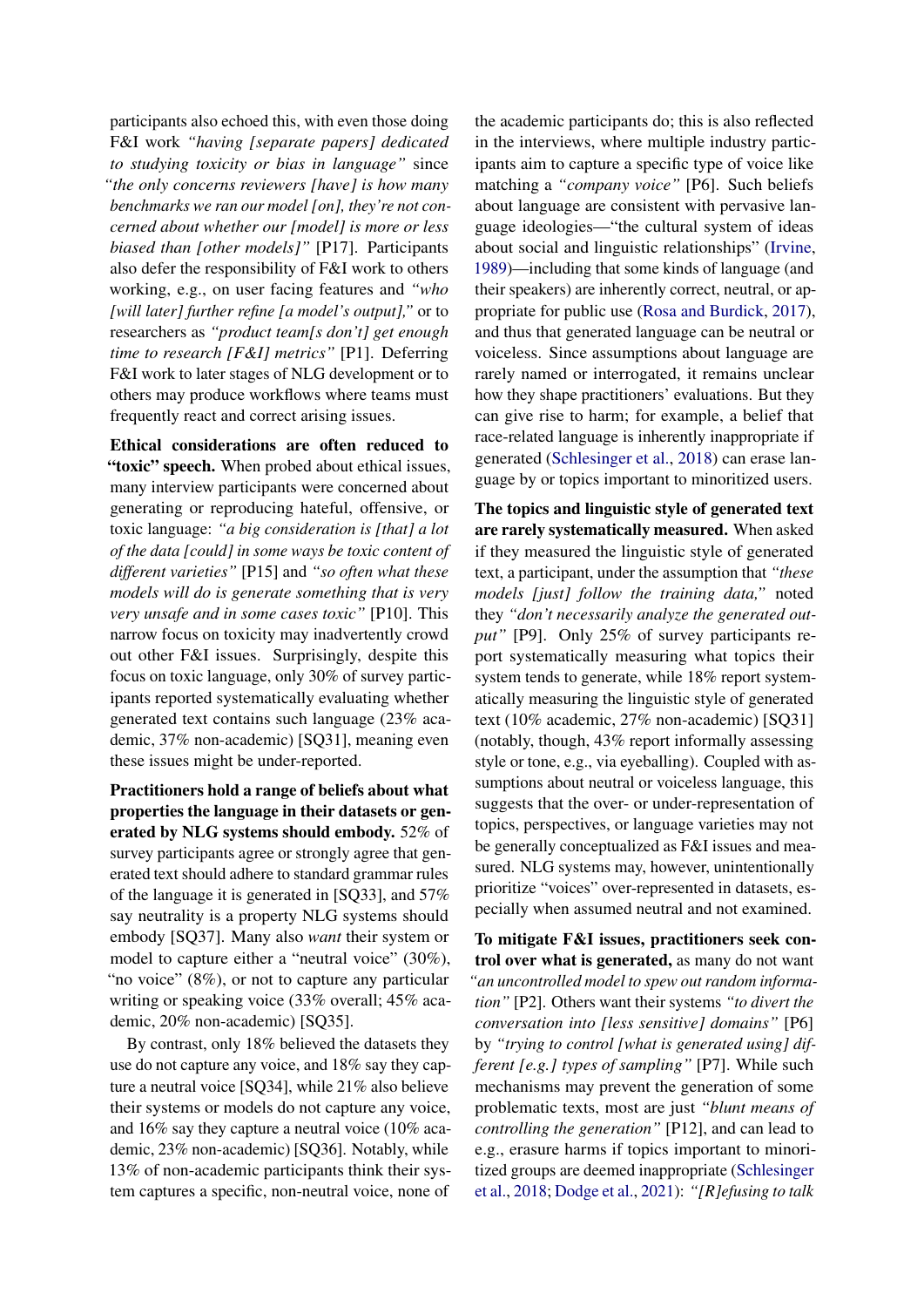*about these issues probably means you are distributionally refusing to talk about things marginalized populations care about more"* [P5].

Blocklists are often the go-to mitigation technique for F&I issues. A majority of interview participants report using blocklists as an F&I mitigation approach—including to control system outputs—and 21% of survey participants report always or often using blocklists (7% academic, 37% non-academic) [SQ30], with notably more use in non-academic settings. However, as one participant noted, *"we have blocklists and phrasal blocklists [to help] prevent some of the major categories of failure, and they're understandable and explainable and adjustable, which is the upside. But is the coverage good? I don't think it is"* [P12].

### 4 Conclusion

We identify practices and assumptions that shape the evaluations of NLG systems, which we argue deserve further attention due to their potential adverse impacts, particularly when those practices and assumptions go partly stated, or are not stated at all. Our findings suggest a number of approaches and future directions, including some raised by survey participants when asked how to improve NLG evaluation [SQ38].

First, the range of implicit assumptions and choices we uncover indicates that future evaluations might be strengthened by making these assumptions and choices explicit, including how quality criteria are conceptualized, how manual analysis is conducted and shapes decisions, and whether some evaluation approaches gate others (as automatic evaluations often gate human ones).

Participants also suggested several opportunities for evaluation; one respondent raised the possibility of lab studies to explore people's perceptions and uncover failure modes without fully deploying a system, while another emphasized the need to study systems in interaction given the importance of social and task context. Industry participants described a range of practices, including user engagement metrics, red teaming, and blocklists, which may be less well-studied in academia.

The challenges surrounding the use of automatic metrics—particularly the pressure towards a "kitchen sink" approach despite widespread recognition of many existing metrics' limitations—may not have an easy remedy. A "kitchen sink" approach should be thoroughly justified, and not used

only because practitioners lack clarity about their goals and quality criteria. Beyond clarity about goals and quality criteria, a better understanding of evaluation datasets and metrics—whose perspectives and language are contained in datasets, what datasets and metrics can and cannot capture, and how metrics are connected to user or downstream outcomes—may also clarify their appropriateness for different settings, and disincentivize simply evaluating with as many of them as possible.

Furthermore, human evaluations, particularly those grounded in specific deployment settings or involving extensive participation, tend to be costly. Not only is such work expensive, but it may also involve qualitative or participatory approaches less familiar to NLP practitioners (than using automatic metrics), or may slow down product releases or publications. Industry teams often constrained by tight deadlines may be especially unlikely to adopt qualitative or participatory approaches in the absence of readily available, well-validated methods and guidance for their use. While such approaches will never be as inexpensive as many automatic metrics, user studies or design workshops with users to help develop and solidify methods and guidance might lower barriers to their broader adoption. Finally, shifting publication incentives towards work grounded in deployment scenarios, as well as work engaging with methods from other disciplines (e.g., HCI or sociolinguistics) may encourage the investment of time and resources needed to carry out more thorough evaluations.

Turning to ethical considerations, our participants often raised the need for investment in the development of resources for conceptualizing and measuring F&I issues. These include better frameworks of harms (to help anticipate issues beyond toxicity), appropriate datasets, additional frameworks to guide (and scale) qualitative evaluations, task-specific metrics to combat automatic metric reuse without proper validation, and approaches for measuring latent qualities such as voice, style, and topic (which remain longstanding open questions). Other opportunities include broader disciplinary shifts. Several participants desired clearer community standards addressing not only best practices in modeling, but also meta-level questions—e.g., who makes decisions on what ethical considerations to prioritize (for evaluation and beyond), or how to develop repeatable mechanisms for surfacing, reporting, and addressing failures as they arise.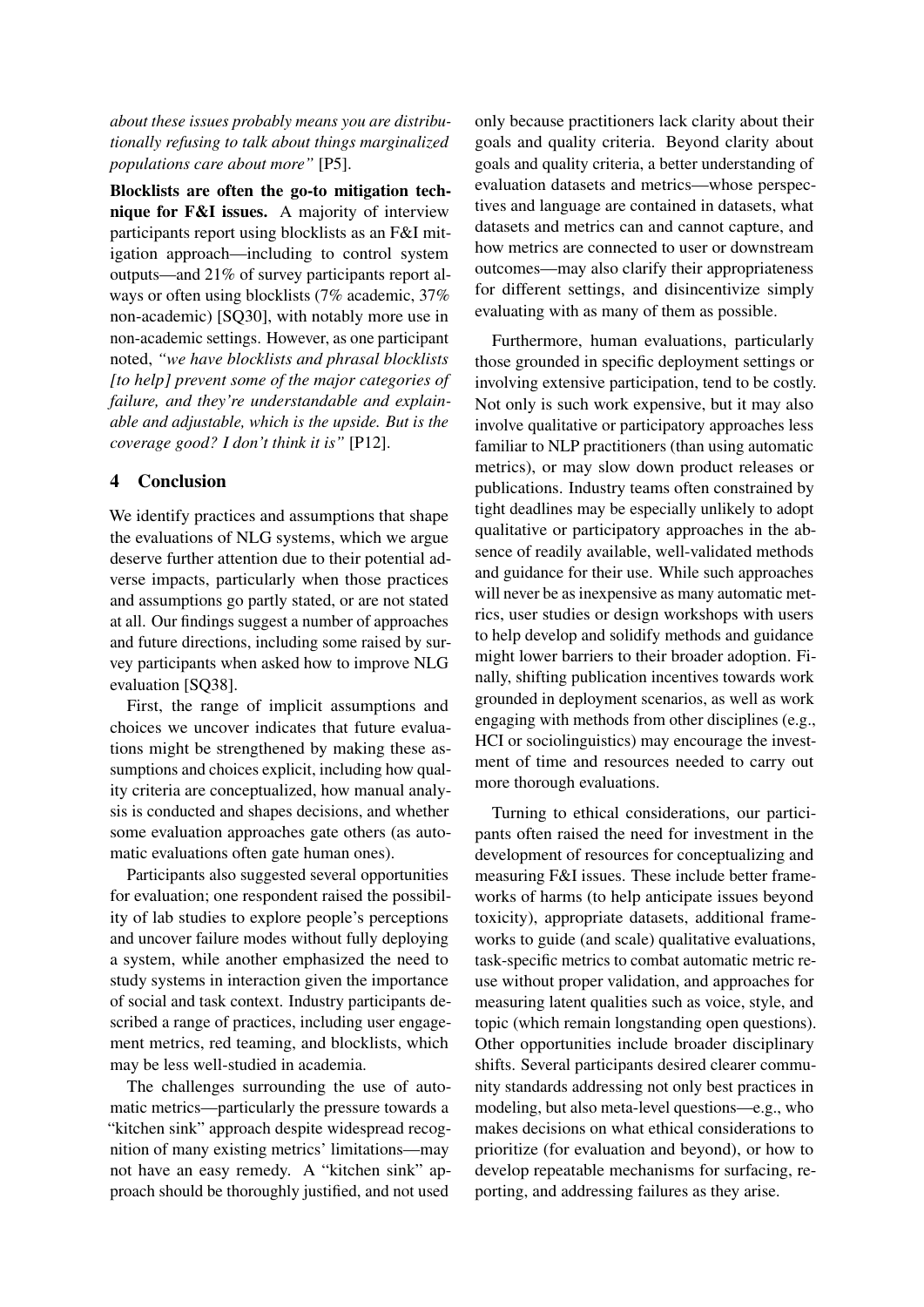### 5 Ethical Considerations

Our interview and survey studies—which are intended to uncover community assumptions, constraints, and practices—necessarily surface those of some but not all practitioners. Although we aimed to recruit as widely as possible, our participants were recruited via snowball sampling, seeded with researchers and industry groups that were wellknown to us, as well as on social media (and therefore biased by our followers). Additionally, our interviews and surveys were only in English. Those who participated largely focus on research, work on English language NLG systems, and live and work in the Global North. While this may reflect the NLG research community and who has been able to participate in it, our findings may not reflect the assumptions or practices of practitioners working in other settings.

The results of our studies are also rather descriptive, and (though we think they are comprehensive) they cannot provide an exhaustive set of assumptions, practices, or F&I concerns, and should be interpreted accordingly. While our goal is to encourage further reflections about practices, the factors that shape them, and possible implications, we may risk instead inadvertently discouraging certain evaluation practices.

### Acknowledgements

We sincerely thank Adam Atkinson, Alessandro Sordoni, Angelina Wang, Chad Atalla, Dallas Card, Eric Yuan, Jackie Chi Kit Cheung, Lucy Li, Marion Zepf, Tong Wang, the MSR FATE Group, and our anonymous reviewers for their support, and helpful reviews and feedback. We also want to thank our interview and survey participants for taking the time to participate in our research and for sharing their experiences with us. This research has been supported in part by a Stanford Graduate Fellowship.

### References

<span id="page-9-1"></span>Gavin Abercrombie, Amanda Cercas Curry, Mugdha Pandya, and Verena Rieser. 2021. [Alexa, Google,](https://doi.org/10.18653/v1/2021.gebnlp-1.4) [Siri: What are your pronouns? gender and anthro](https://doi.org/10.18653/v1/2021.gebnlp-1.4)[pomorphism in the design and perception of conver](https://doi.org/10.18653/v1/2021.gebnlp-1.4)[sational assistants.](https://doi.org/10.18653/v1/2021.gebnlp-1.4) In *Proceedings of the 3rd Workshop on Gender Bias in Natural Language Processing*, pages 24–33, Online. Association for Computational Linguistics.

- <span id="page-9-7"></span>Solon Barocas, Kate Crawford, Aaron Shapiro, and Hanna Wallach. 2017. [The problem with bias: Al](http://meetings.sigcis.org/uploads/6/3/6/8/6368912/program.pdf)[locative versus representational harms in machine](http://meetings.sigcis.org/uploads/6/3/6/8/6368912/program.pdf) [learning.](http://meetings.sigcis.org/uploads/6/3/6/8/6368912/program.pdf) *In Proceedings of SIGCIS, Philadelphia, PA.*
- <span id="page-9-5"></span>Anya Belz, Simon Mille, and David M. Howcroft. 2020. [Disentangling the properties of human eval](https://aclanthology.org/2020.inlg-1.24)[uation methods: A classification system to support](https://aclanthology.org/2020.inlg-1.24) [comparability, meta-evaluation and reproducibility](https://aclanthology.org/2020.inlg-1.24) [testing.](https://aclanthology.org/2020.inlg-1.24) In *Proceedings of the 13th International Conference on Natural Language Generation*, pages 183–194, Dublin, Ireland. Association for Computational Linguistics.
- <span id="page-9-8"></span>Su Lin Blodgett, Solon Barocas, Hal Daumé III, and Hanna Wallach. 2020. [Language \(technology\) is](https://doi.org/10.18653/v1/2020.acl-main.485) [power: A critical survey of "bias" in NLP.](https://doi.org/10.18653/v1/2020.acl-main.485) In *Proceedings of the 58th Annual Meeting of the Association for Computational Linguistics*, pages 5454– 5476, Online. Association for Computational Linguistics.
- <span id="page-9-3"></span>Su Lin Blodgett, Gilsinia Lopez, Alexandra Olteanu, Robert Sim, and Hanna Wallach. 2021. [Stereotyp](https://doi.org/10.18653/v1/2021.acl-long.81)[ing Norwegian salmon: An inventory of pitfalls in](https://doi.org/10.18653/v1/2021.acl-long.81) [fairness benchmark datasets.](https://doi.org/10.18653/v1/2021.acl-long.81) In *Proceedings of the 59th Annual Meeting of the Association for Computational Linguistics and the 11th International Joint Conference on Natural Language Processing (Volume 1: Long Papers)*, pages 1004–1015, Online. Association for Computational Linguistics.
- <span id="page-9-4"></span>Margarita Boyarskaya, Alexandra Olteanu, and Kate Crawford. 2020. [Overcoming failures of imagina](https://arxiv.org/pdf/2011.13416.pdf)[tion in AI infused system development and deploy](https://arxiv.org/pdf/2011.13416.pdf)[ment.](https://arxiv.org/pdf/2011.13416.pdf) *Navigating the Broader Impacts of AI Research Workshop at NeurIPS 2020*.
- <span id="page-9-0"></span>Amanda Cercas Curry and Verena Rieser. 2018. [#MeToo Alexa: How conversational systems re](https://doi.org/10.18653/v1/W18-0802)[spond to sexual harassment.](https://doi.org/10.18653/v1/W18-0802) In *Proceedings of the Second ACL Workshop on Ethics in Natural Language Processing*, pages 7–14, New Orleans, Louisiana, USA. Association for Computational Linguistics.
- <span id="page-9-2"></span>Kathy Charmaz. 2014. *Constructing grounded theory*. SAGE.
- <span id="page-9-6"></span>Elizabeth Clark, Tal August, Sofia Serrano, Nikita Haduong, Suchin Gururangan, and Noah A. Smith. 2021. [All that's 'human' is not gold: Evaluating](https://doi.org/10.18653/v1/2021.acl-long.565) [human evaluation of generated text.](https://doi.org/10.18653/v1/2021.acl-long.565) In *Proceedings of the 59th Annual Meeting of the Association for Computational Linguistics and the 11th International Joint Conference on Natural Language Processing (Volume 1: Long Papers)*, pages 7282–7296, Online. Association for Computational Linguistics.
- <span id="page-9-9"></span>Jesse Dodge, Maarten Sap, Ana Marasović, William Agnew, Gabriel Ilharco, Dirk Groeneveld, Margaret Mitchell, and Matt Gardner. 2021. [Documenting](https://doi.org/10.18653/v1/2021.emnlp-main.98) [large webtext corpora: A case study on the colos](https://doi.org/10.18653/v1/2021.emnlp-main.98)[sal clean crawled corpus.](https://doi.org/10.18653/v1/2021.emnlp-main.98) In *Proceedings of the*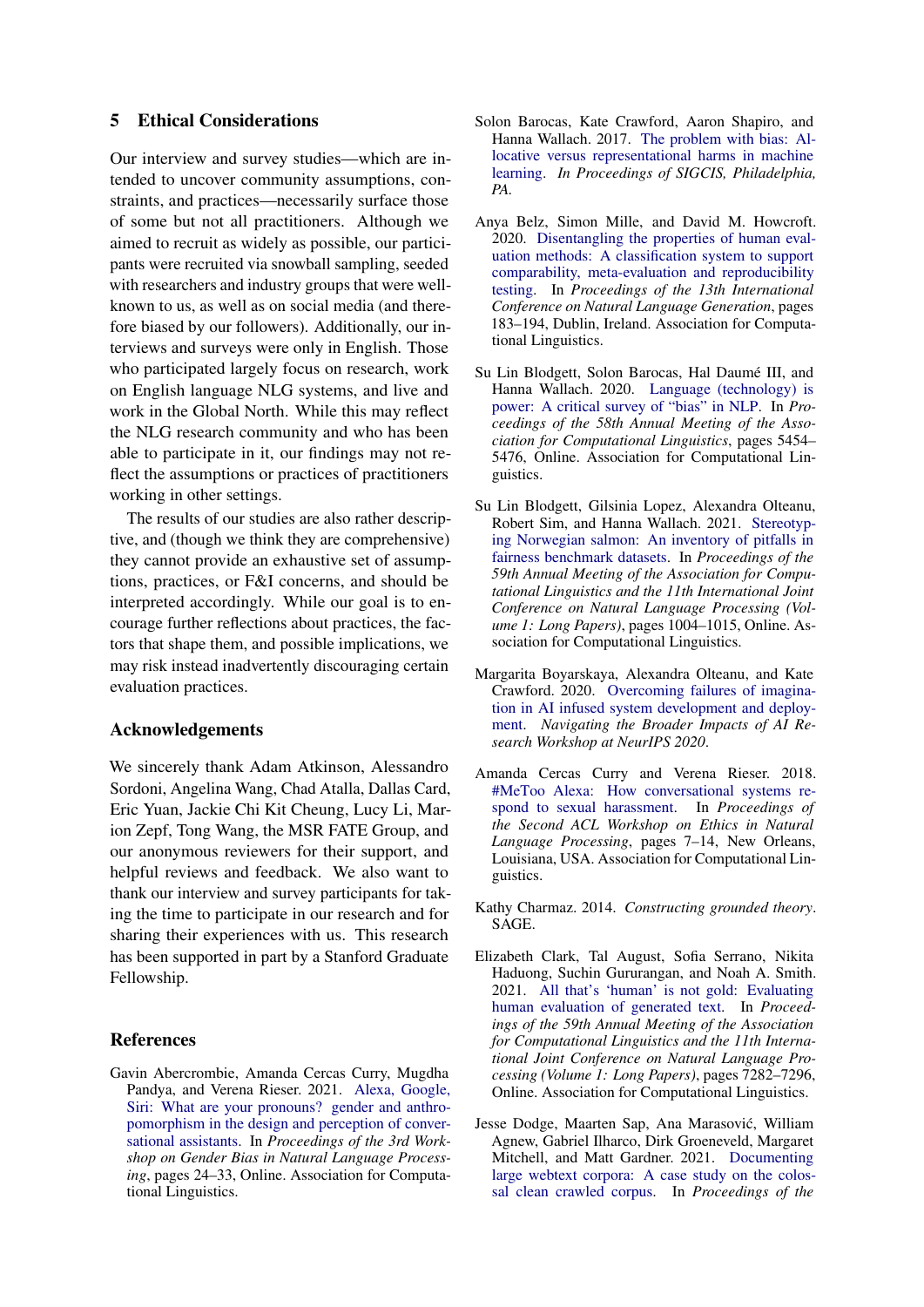*2021 Conference on Empirical Methods in Natural Language Processing*, pages 1286–1305, Online and Punta Cana, Dominican Republic. Association for Computational Linguistics.

<span id="page-10-5"></span>Sebastian Gehrmann, Tosin Adewumi, Karmanya Aggarwal, Pawan Sasanka Ammanamanchi, Anuoluwapo Aremu, Antoine Bosselut, Khyathi Raghavi Chandu, Miruna-Adriana Clinciu, Dipanjan Das, Kaustubh Dhole, Wanyu Du, Esin Durmus, Ondřej Dušek, Chris Chinenye Emezue, Varun Gangal, Cristina Garbacea, Tatsunori Hashimoto, Yufang Hou, Yacine Jernite, Harsh Jhamtani, Yangfeng Ji, Shailza Jolly, Mihir Kale, Dhruv Kumar, Faisal Ladhak, Aman Madaan, Mounica Maddela, Khyati Mahajan, Saad Mahamood, Bodhisattwa Prasad Majumder, Pedro Henrique Martins, Angelina McMillan-Major, Simon Mille, Emiel van Miltenburg, Moin Nadeem, Shashi Narayan, Vitaly Nikolaev, Andre Niyongabo Rubungo, Salomey Osei, Ankur Parikh, Laura Perez-Beltrachini, Niranjan Ramesh Rao, Vikas Raunak, Juan Diego Rodriguez, Sashank Santhanam, João Sedoc, Thibault Sellam, Samira Shaikh, Anastasia Shimorina, Marco Antonio Sobrevilla Cabezudo, Hendrik Strobelt, Nishant Subramani, Wei Xu, Diyi Yang, Akhila Yerukola, and Jiawei Zhou. 2021. [The GEM benchmark: Nat](https://doi.org/10.18653/v1/2021.gem-1.10)[ural language generation, its evaluation and metrics.](https://doi.org/10.18653/v1/2021.gem-1.10) In *Proceedings of the 1st Workshop on Natural Language Generation, Evaluation, and Metrics (GEM 2021)*, pages 96–120, Online. Association for Computational Linguistics.

- <span id="page-10-4"></span>Dimitra Gkatzia and Saad Mahamood. 2015. [A snap](https://doi.org/10.18653/v1/W15-4708)[shot of NLG evaluation practices 2005 - 2014.](https://doi.org/10.18653/v1/W15-4708) In *Proceedings of the 15th European Workshop on Natural Language Generation (ENLG)*, pages 57–60, Brighton, UK. Association for Computational Linguistics.
- <span id="page-10-3"></span>Dirk Hovy, Federico Bianchi, and Tommaso Fornaciari. 2020. ["you sound just like your father" com](https://doi.org/10.18653/v1/2020.acl-main.154)[mercial machine translation systems include stylis](https://doi.org/10.18653/v1/2020.acl-main.154)[tic biases.](https://doi.org/10.18653/v1/2020.acl-main.154) In *Proceedings of the 58th Annual Meeting of the Association for Computational Linguistics*, pages 1686–1690, Online. Association for Computational Linguistics.
- <span id="page-10-10"></span>Dirk Hovy and Shannon L. Spruit. 2016. [The social](https://doi.org/10.18653/v1/P16-2096) [impact of natural language processing.](https://doi.org/10.18653/v1/P16-2096) In *Proceedings of the 54th Annual Meeting of the Association for Computational Linguistics (Volume 2: Short Papers)*, pages 591–598, Berlin, Germany. Association for Computational Linguistics.
- <span id="page-10-1"></span>David M. Howcroft, Anya Belz, Miruna-Adriana Clinciu, Dimitra Gkatzia, Sadid A. Hasan, Saad Mahamood, Simon Mille, Emiel van Miltenburg, Sashank Santhanam, and Verena Rieser. 2020. [Twenty years of confusion in human evaluation:](https://aclanthology.org/2020.inlg-1.23) [NLG needs evaluation sheets and standardised def](https://aclanthology.org/2020.inlg-1.23)[initions.](https://aclanthology.org/2020.inlg-1.23) In *Proceedings of the 13th International Conference on Natural Language Generation*, pages

169–182, Dublin, Ireland. Association for Computational Linguistics.

- <span id="page-10-15"></span>Judith T. Irvine. 1989. [When talk isn't cheap: Lan](http://www.jstor.org/stable/645001)[guage and political economy.](http://www.jstor.org/stable/645001) *American Ethnologist*, 16(2):248–267.
- <span id="page-10-7"></span>Abigail Z. Jacobs and Hanna Wallach. 2021. [Measure](https://doi.org/10.1145/3442188.3445901)[ment and fairness.](https://doi.org/10.1145/3442188.3445901) *Proceedings of the 2021 ACM Conference on Fairness, Accountability, and Transparency*.
- <span id="page-10-12"></span>Marzena Karpinska, Nader Akoury, and Mohit Iyyer. 2021. [The perils of using Mechanical Turk to eval](https://doi.org/10.18653/v1/2021.emnlp-main.97)[uate open-ended text generation.](https://doi.org/10.18653/v1/2021.emnlp-main.97) In *Proceedings of the 2021 Conference on Empirical Methods in Natural Language Processing*, pages 1265–1285, Online and Punta Cana, Dominican Republic. Association for Computational Linguistics.
- <span id="page-10-11"></span>Tatsuki Kuribayashi, Yohei Oseki, Takumi Ito, Ryo Yoshida, Masayuki Asahara, and Kentaro Inui. 2021. [Lower perplexity is not always human-like.](https://doi.org/10.18653/v1/2021.acl-long.405) In *Proceedings of the 59th Annual Meeting of the Association for Computational Linguistics and the 11th International Joint Conference on Natural Language Processing (Volume 1: Long Papers)*, pages 5203– 5217, Online. Association for Computational Linguistics.
- <span id="page-10-9"></span>Sonja Lanehart. 2015. *The Oxford Handbook of African American Language*. Oxford University Press.
- <span id="page-10-13"></span>Chris van der Lee, Albert Gatt, Emiel van Miltenburg, Sander Wubben, and Emiel Krahmer. 2019. [Best](https://doi.org/10.18653/v1/W19-8643) [practices for the human evaluation of automatically](https://doi.org/10.18653/v1/W19-8643) [generated text.](https://doi.org/10.18653/v1/W19-8643) In *Proceedings of the 12th International Conference on Natural Language Generation*, pages 355–368, Tokyo, Japan. Association for Computational Linguistics.
- <span id="page-10-2"></span>Hongru Liang and Huaqing Li. 2021. Towards standard criteria for human evaluation of chatbots: A survey. *arXiv preprint arXiv:2105.11197*.
- <span id="page-10-8"></span>Reid Luhman. 1990. Appalachian english stereotypes: language attitudes in kentucky. *Language in Society*, 19(3):331–348.
- <span id="page-10-0"></span>Jekaterina Novikova, Ondřej Dušek, Amanda Cercas Curry, and Verena Rieser. 2017. [Why we need](https://doi.org/10.18653/v1/D17-1238) [new evaluation metrics for NLG.](https://doi.org/10.18653/v1/D17-1238) In *Proceedings of the 2017 Conference on Empirical Methods in Natural Language Processing*, pages 2241–2252, Copenhagen, Denmark. Association for Computational Linguistics.
- <span id="page-10-6"></span>Charlie Parker, Sam Scott, and Alistair Geddes. 2019. [Snowball sampling.](https://doi.org/https://dx.doi.org/10.4135/9781526421036831710) *SAGE research methods foundations*.
- <span id="page-10-14"></span>Vinay Uday Prabhu and Abeba Birhane. 2021. [Large](https://ieeexplore.ieee.org/stamp/stamp.jsp?tp=&arnumber=9423393&tag=1) [image datasets: A pyrrhic win for computer vision?](https://ieeexplore.ieee.org/stamp/stamp.jsp?tp=&arnumber=9423393&tag=1) *2021 IEEE Winter Conference on Applications of Computer Vision (WACV)*, pages 1536–1546.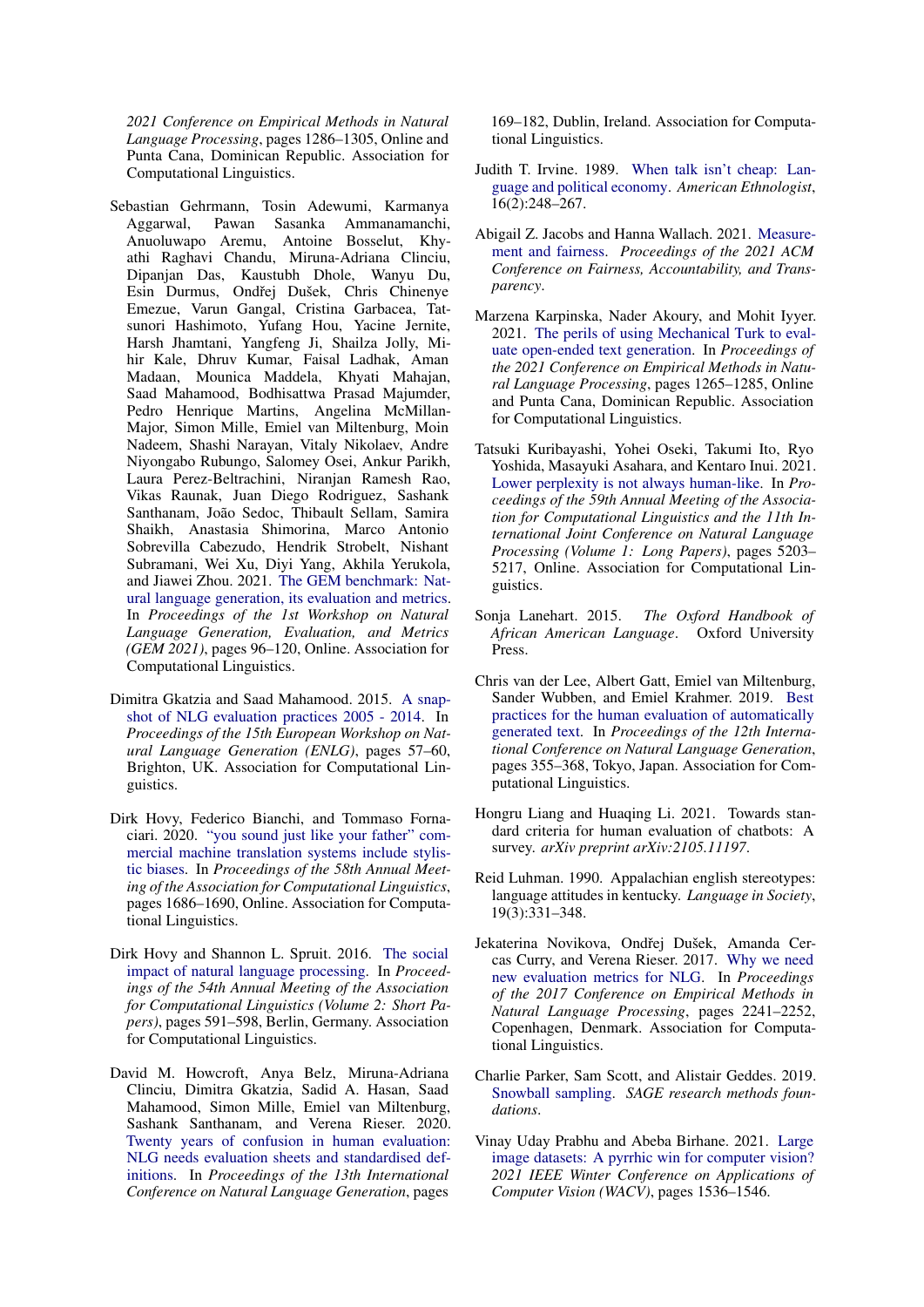- <span id="page-11-6"></span>Ronald Robertson, Alexandra Olteanu, Fernando Diaz, Milad Shokouhi, and Peter Bailey. 2021. ["I can't](https://www.microsoft.com/en-us/research/publication/i-cant-reply-with-that-characterizing-problematic-email-reply-suggestions/) [reply with that": Characterizing problematic email](https://www.microsoft.com/en-us/research/publication/i-cant-reply-with-that-characterizing-problematic-email-reply-suggestions/) [reply suggestions.](https://www.microsoft.com/en-us/research/publication/i-cant-reply-with-that-characterizing-problematic-email-reply-suggestions/) In *CHI Conference on Human Factors in Computing Systems (CHI '21)*. ACM.
- <span id="page-11-10"></span>Jonathan Rosa and Christa Burdick. 2017. *[Language](https://doi.org/10.1093/oxfordhb/9780190212896.013.15) [Ideologies](https://doi.org/10.1093/oxfordhb/9780190212896.013.15)*, pages 103–124. Oxford University Press.
- <span id="page-11-7"></span>Jonathan Rosa and Nelson Flores. 2017. [Unsettling](https://doi.org/10.1017/S0047404517000562) [race and language: Toward a raciolinguistic perspec](https://doi.org/10.1017/S0047404517000562)[tive.](https://doi.org/10.1017/S0047404517000562) *Language in Society*, 46(5):621–647.
- <span id="page-11-0"></span>Ananya B. Sai, Tanay Dixit, Dev Yashpal Sheth, Sreyas Mohan, and Mitesh M. Khapra. 2021. [Perturbation](https://doi.org/10.18653/v1/2021.emnlp-main.575) [CheckLists for evaluating NLG evaluation metrics.](https://doi.org/10.18653/v1/2021.emnlp-main.575) In *Proceedings of the 2021 Conference on Empirical Methods in Natural Language Processing*, pages 7219–7234, Online and Punta Cana, Dominican Republic. Association for Computational Linguistics.
- <span id="page-11-3"></span>Ananya B. Sai, Akash Kumar Mohankumar, and Mitesh M. Khapra. 2022. [A Survey of Evaluation](https://doi.org/10.1145/3485766) [Metrics Used for NLG Systems.](https://doi.org/10.1145/3485766) *ACM Comput. Surv.*, 55(2).
- <span id="page-11-9"></span>Nithya Sambasivan, Shivani Kapania, Hannah Highfill, Diana Akrong, Praveen Paritosh, and Lora M Aroyo. 2021. ["everyone wants to do the model work, not](https://doi.org/10.1145/3411764.3445518) [the data work": Data cascades in high-stakes ai.](https://doi.org/10.1145/3411764.3445518) In *Proceedings of the 2021 CHI Conference on Human Factors in Computing Systems*, CHI '21, New York, NY, USA. Association for Computing Machinery.
- <span id="page-11-1"></span>Ari Schlesinger, Kenton P. O'Hara, and Alex S. Taylor. 2018. [Let's talk about race: Identity, chatbots,](https://doi.org/10.1145/3173574.3173889) [and ai.](https://doi.org/10.1145/3173574.3173889) In *Proceedings of the 2018 CHI Conference on Human Factors in Computing Systems*, CHI '18, page 1–14, New York, NY, USA. Association for Computing Machinery.
- <span id="page-11-2"></span>Emily Sheng, Kai-Wei Chang, Prem Natarajan, and Nanyun Peng. 2021. [Societal biases in language](https://doi.org/10.18653/v1/2021.acl-long.330) [generation: Progress and challenges.](https://doi.org/10.18653/v1/2021.acl-long.330) In *Proceedings of the 59th Annual Meeting of the Association for Computational Linguistics and the 11th International Joint Conference on Natural Language Processing (Volume 1: Long Papers)*, pages 4275–4293, Online. Association for Computational Linguistics.
- <span id="page-11-5"></span>Anselm Strauss and Juliet M Corbin. 1997. *Grounded theory in practice*. Sage.
- <span id="page-11-8"></span>Emiel Van Miltenburg, Miruna Clinciu, Ondřej Dušek, Dimitra Gkatzia, Stephanie Inglis, Leo Leppänen, Saad Mahamood, Emma Manning, Stephanie Schoch, Craig Thomson, et al. 2021. Underreporting of errors in nlg output, and what to do about it. In *Proceedings of the 14th International Conference on Natural Language Generation*, pages 140–153.
- <span id="page-11-4"></span>Laura Weidinger, John Mellor, Maribeth Rauh, Conor Griffin, Jonathan Uesato, Po-Sen Huang, Myra Cheng, Mia Glaese, Borja Balle, Atoosa Kasirzadeh, et al. 2021. Ethical and social risks of harm from language models. *arXiv preprint arXiv:2112.04359*.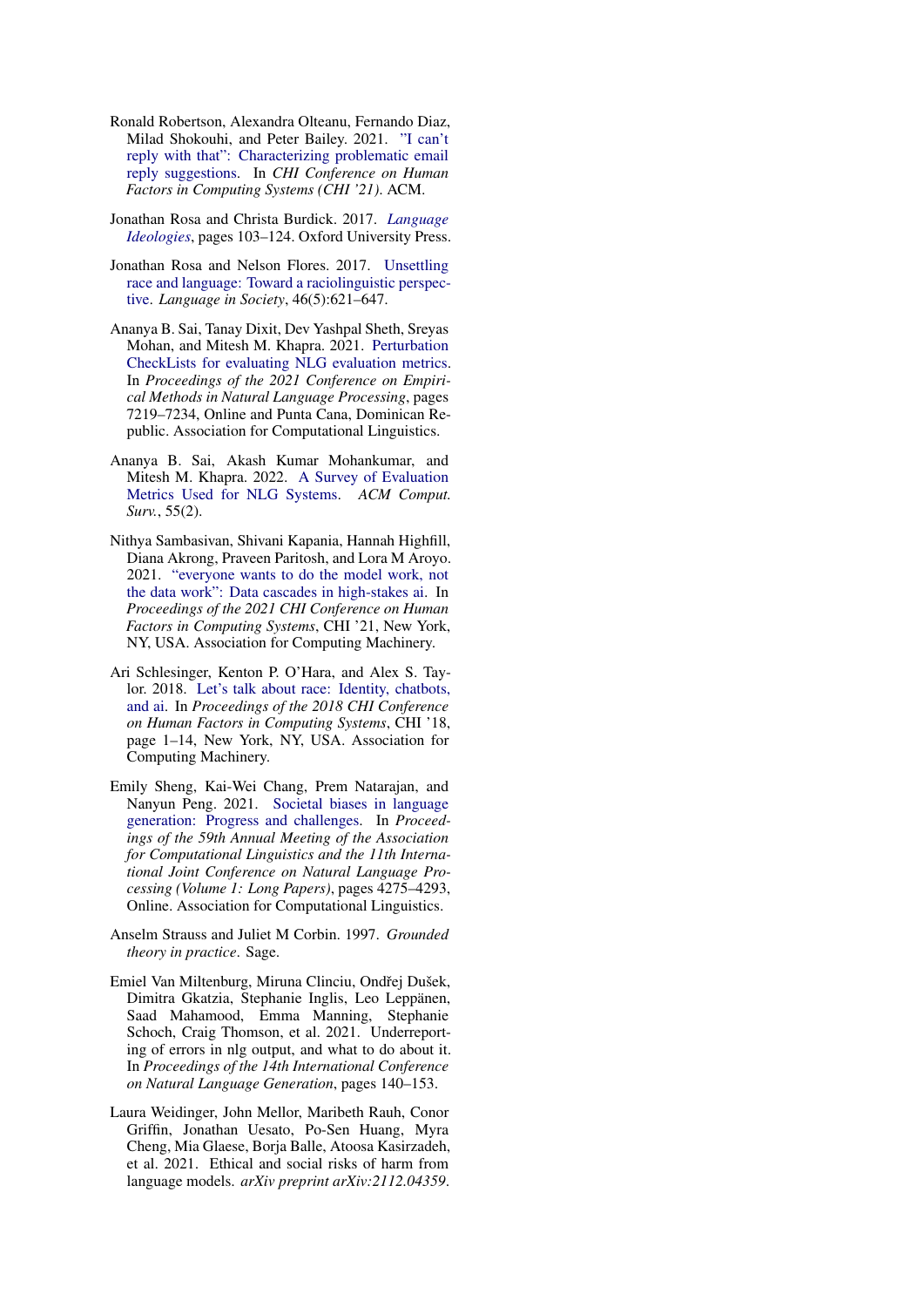# Appendix for: Deconstructing NLG Evaluation: Evaluation Practices, Assumptions, and Their Implications

## <span id="page-12-0"></span>A Interview Script

## A.1 Introduction

We are conducting a semi-structured interview regarding your experience with natural language generation models and systems evaluation. We hope to learn about general practices, goals, constraints and assumptions researchers and practitioners make when evaluating NLG systems. Before we start, could I get verbal consent from you that it is okay to record this meeting and take notes?

We aim to have the interviews last 45 minutes, and we will cover about 15 high-level questions. Finally, we would love to hear your thoughts about this process and what can be improved. We will also send you a gift card via email. Do you have any questions before we begin?

## A.2 Background Information

[IQ1] Could you describe your experience with developing, deploying, and researching NLG systems? [IQ2] Of the projects you've been involved with, can you describe one or two of them?

- What does it do? Why is it needed?
- Who are your customers or stakeholders?
- Try to focus on one, but feel free to bring in examples and anecdotes from others as you see fit.

## A.3 What are the stakeholders and goals?

[IQ3] What performance criteria are important for your system/project/model?

- What does success look like for your system/project/model?
- What are the goals of your system/project/model?
- Who are you optimizing for?

[IQ4] Can you describe the decision-making process for evaluating NLG models/systems on your team?

- For example, what does the process of adding a new evaluation metric look like?
- What constraints do you have on your project?
- Can you describe the makeup of your team? What is your role?

[IQ5] What are you trying to demonstrate with these results?

• Who are you trying to convince?

[IQ6] Are there any ethical issues or adverse impacts that you are concerned about in the context of your project?

• Are there also any F&I concerns you have related to your system/project/model?

## A.4 What do you want to measure?

[IQ7] Which criteria does your evaluation aim to capture? Possible criteria can include: fluency, readability, coherence, naturalness, quality, correctness, usability, clarity, informativeness, accuracy. Feel free to add others.

[IQ8] [If nothing on fairness] Are your metrics trying to capture issues related to ethical AI or NLP? This can include qualities or metrics related to or for fairness and inclusion.

- Fairness issues: e.g., do you look for performance disparities, bias, lack of representation
- Inclusion issues: e.g., politeness, professionalism, accessibility, hate speech
- What are barriers to evaluating for F&I?
- What F&I issues are and aren't being captured well?

[IQ9] How would you characterize your experience with practices and metrics that aim at examining issues related to ethical AI/NLP? Possible answers could be: no experience, a bit of experience, I have worked on it, the focus of my work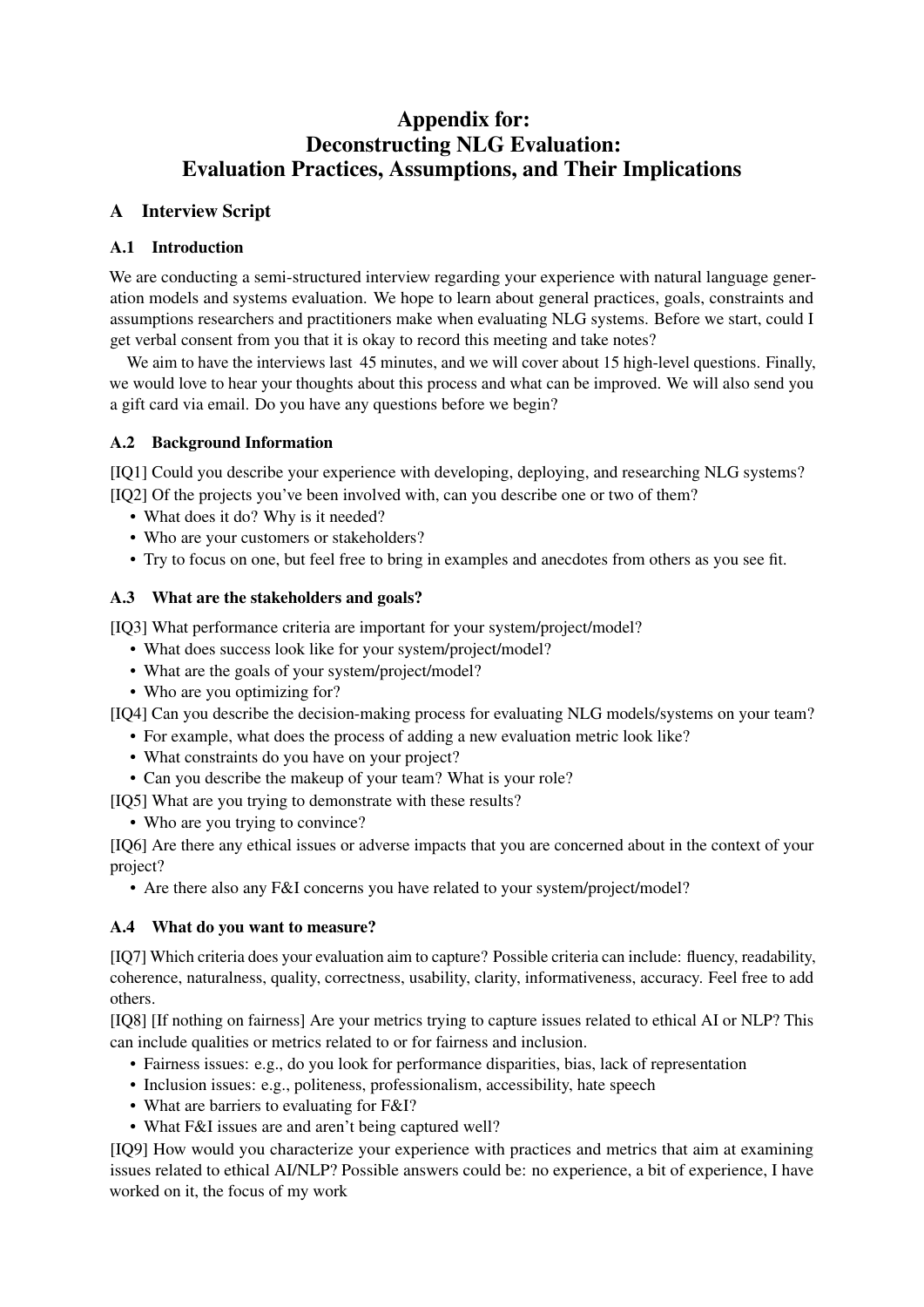## A.5 What do you measure? How?

[IQ10] Are you using automatic metrics like BLEU, ROUGE, METEOR, NIST in the development process? When?

- Which ones? Why?
- Are you using metrics based on some sort of "gold" or "reference" responses/datasets?
- Are your datasets made in-house specifically for your project or re-used from prior work?
- Do you have metadata about who created the references and how they were created?
- Is your system optimizing for a specific sort of prototypical voice or persona that is captured by these references?
- [IQ11] Are you using human evaluations? When?
	- If applicable, is this contingent on a certain performance on automatic metrics?
	- If system is deployed, do you conduct evaluations with real users? How?
	- What is your typical budget for evaluations both time and money?
	- Which criteria do these human evaluations capture that your automatic metrics miss?
- [IQ12] If your evaluation metrics give conflicting results, which metrics do you trust?
- Which evaluation metrics do you consider to be the most useful in your development process? [IQ13] Are there any other approaches you use to evaluate?

[IQ14] Do you try to measure how representative the content produced by your NLG system/model is? • What does your model avoid "talking" about and what it tends to "talk" about?

- Do you use red teaming to test for worst-case scenarios and/or blocklists to avoid known issues? If no, can you describe what it could be?
- Are there any noticeable tendencies in the content produced by your systemmodel?

[IQ15] Do you measure the linguistic style and tone of your model?

- Are you aware of whether the content produced by your system/model has a certain tone?
- Is there a specific linguistic style or tone that you are aiming for?
- Do you measure what the style or tone of the content generated by your model is?
- Does it tend to represent a certain type of voice or persona?
- If applicable, do you know if users respond differently to the different voices captured by your system/model? If no, can you describe what it could be?

## A.6 Reflections on your practices

[IQ16] Finally, are you aware of other evaluation practices? Are your practices in line? Is there anything else you'd like us to know?

## <span id="page-13-0"></span>B Online Survey Questions

## B.1 Consent Form

[SQ1] Do you understand and consent to these terms? R: Yes, no

[SQ2] Please type your initial here if we may contact you in the future to request consent for uses of your identifiable data that are not covered in this consent form. R: Write-in

[SQ3] Please type your initial here if we may contact you in the future with information about follow-up or other future studies. R: Write-in

## B.2 Background

[SQ4] Do you have experience with developing, deploying, or researching natural language generation (NLG) systems or tasks?

- No. I have never worked with or on NLG
- I have limited experience with NLG
- Developing, deploying and researching NLG is part of my day-to-day job
- I am an expert in NLG

[SQ5] Do you have experience with evaluating natural language generation systems or tasks?

• No. I have never worked with or on NLG evaluation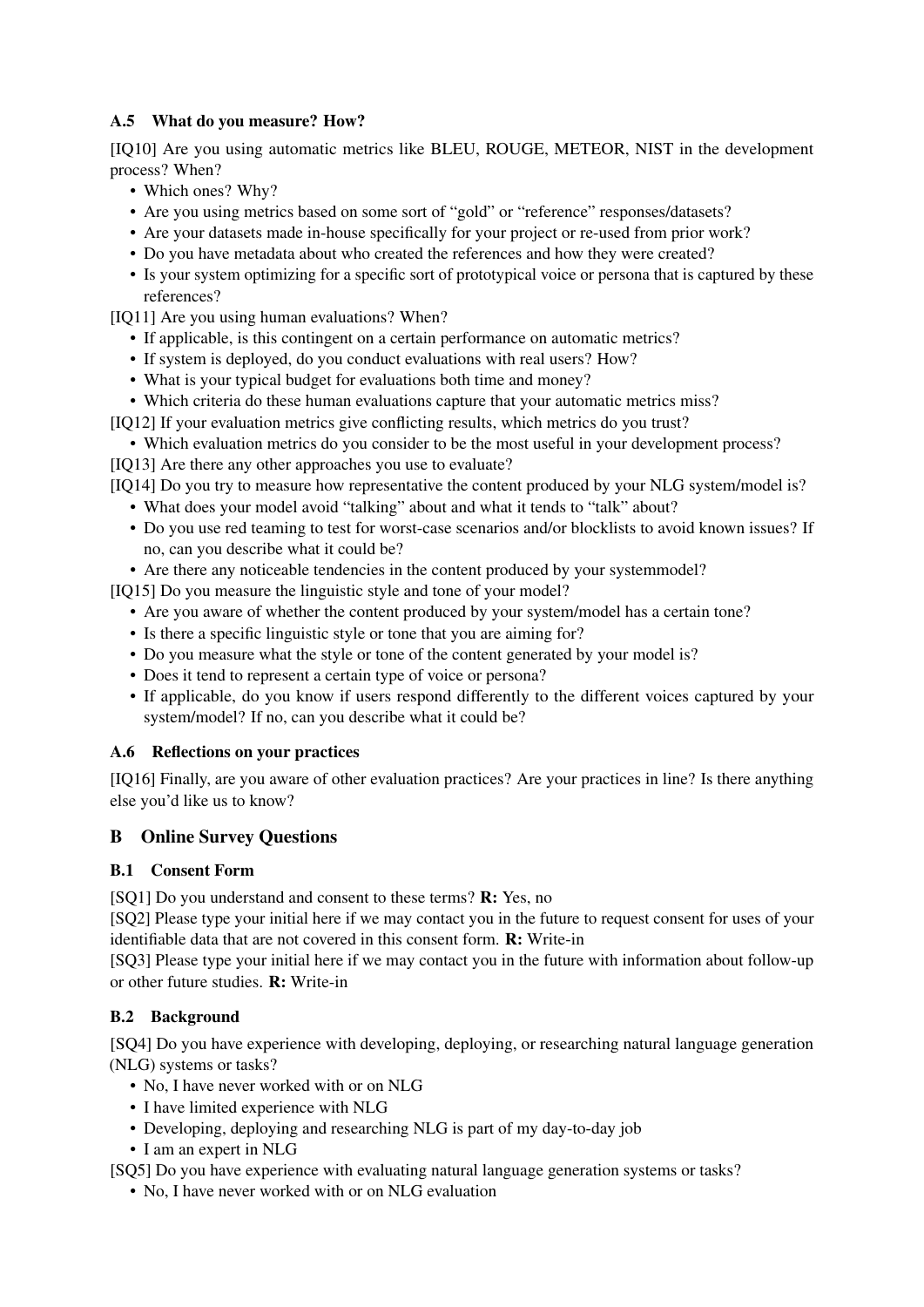- I have limited experience with NLG evaluation
- NLG evaluation is part of my day-to-day job
- I am an expert in NLG evaluation

[SQ6] What type of NLG system(s) or task(s) have you worked on or with? Check all that apply.

• Machine translation, Paraphrasing and summarization, Question answering, Style transfer, Image captioning, Storytelling and narrative generation, Writing assistant, Content and text planning, Affect/emotion generation, Dialogue system, NLG for embodied agents and robots, Prompt completion, **Other** 

[SQ7] What is the title of your occupation? R: Write-in

- [SQ8] What sector(s) are you employed in? (Select all that apply)
	- Academia, Industry, Government, Non-profit, Other

[SQ9] How many years of experience do you have in your current field of occupation?

- Less than 1 year,  $1 4$  years,  $5 9$  years, 10-20 years, More than 20 years
- [SQ10] Is research publication the goal of your work?
	- Never, Rarely, Sometimes, Often, Always

[SQ11] How many people are working on your particular NLG system or task? (How big is your team? If your project is open-sourced, approximately how many regular contributors do you have?)

 $\cdot$  1-2, 3-4, 5-9, 10-19, 20+

[SQ12] In a couple of sentences, what is the overarching goal of your NLG system or task? Feel free to include additional pertinent context for the project such as domain, dataset, task, user base etc. If you have worked on multiple NLG systems and/or tasks, please pick the one you have the most experience with, in terms of evaluation. Please answer the remainder of the survey questions with this system in mind. R: Write-in

### B.3 Quality criteria and goals: what do you want and try to measure at evaluation time?

For the following questions, please consider the NLG system or task you briefly described earlier. [SQ13] When you evaluate your system/model, what are the goals of this evaluation? Check all that apply.

- Evaluation for reporting in a paper.
- Evaluation for reporting to a research community.
- Evaluation for reporting to your team or manager.
- Evaluation for reporting to other teams or third-party platforms.
- Evaluation for model development, tuning and hyperparameter search.
- Evaluation for ensuring the on-going performance of a deployed system.
- Write-in

[SQ14] Of the following, which are the most important performance criteria to evaluate for your NLG system or task? Select up to three or write your own. For more detailed definitions, please refer to the appendix here: https://aclanthology.org/2020.inlg-1.23.pdf

- Fluency (the output text 'flows well', and is not a sequence of unconnected parts)
- Readability (the output text is easy to read)
- Coherence (the output text is presented in a well-structured, logical and meaningful way)
- Naturalness (the output text is likely to be used or be written by a native speaker)
- Correctness (the output text is correct/true relative to the input)
- Usability (the output text is usable in the context of a given task/application)
- Clarity (the output text is easy to understand)
- Informativeness (the amount of information conveyed by the output text)
- Write-in

[SQ15] Are there other criteria (than those listed above) that are important for your NLG system or task? R: Write-in

[SQ16] Is your work (or will your work be) part of an NLG system that is deployed to users in real settings (users who use the system for their own reasons, self-incentivized, and are not paid as test subjects/crowd workers)?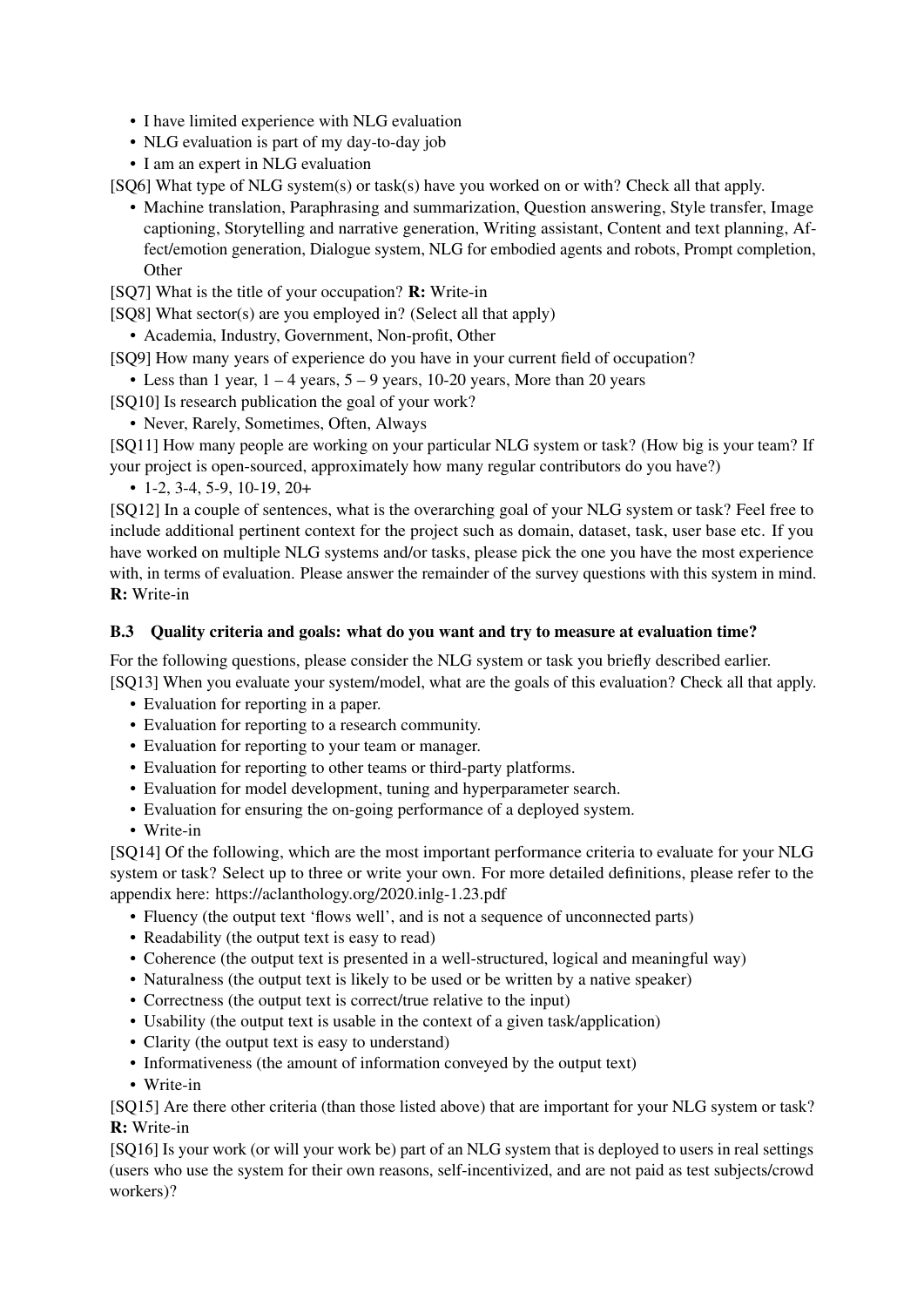• Yes, no, maybe

[SQ17] Is your goal or one of your future goals to personalize the voice of your system for users? By voice we mean that it may capture a particular style of speaking or writing, or a particular persona.

• Yes, no, maybe

### B.4 Evaluation practices: what do you do during evaluation?

[SQ18] For the following statements, please answer how often you or others on your team do the following. Never, Rarely, Sometimes, Often, Always, (N/A)

- Use automatic evaluation metrics
- Use automated metrics originally developed for other NLG tasks (off the shelf).
- Use online crowdsourcing for model/system evaluation (e.g., Mechanical Turk)
- If used, online crowdsourcing evaluation is contingent on your system or model achieving a certain performance level on some automatic metrics.
- During development, you or others on your team manually examine or evaluate the outputs of your NLG system or model.
- Follow a formal method or procedure when you or your team members are manually inspecting/evaluating the system/model output (beyond just "eyeballing"; e.g., applying a coding scheme)
- Evaluate with users in actual deployed settings (users who use the system for their own reasons, self-incentivized, and are not paid as test subjects/crowd workers)
- Seek out judges or annotators with certain specific expertise to assist with your system or model evaluation (e.g., linguistics)
- Use datasets that were made in-house specifically for your project
- Re-use datasets (as-is or modified) that were created for other tasks or work (typically by others outside your team)
- Have demographic information about the judges, annotators, or writers who created the datasets or reference solutions you use
- Have demographic information about online crowdsourcing judges or annotators who evaluated the outputs of your system/task

[SQ19] If you follow a formal method or procedure for your manual evaluation or inspection of the system/model output, could you please describe your method? R: Write-in

### B.5 Evaluation rationales: why do you follow certain evaluation practices?

[SQ20] For the system or task, you described earlier, do you agree or disagree that the following evaluation methods are reliable ways to assess performance? Strongly agree, agree, neither agree nor disagree, disagree, strongly disagree

- Using standard automatic metrics (e.g., BLEU, ROUGE, METEOR, NIST, perplexity)
- Researchers and practitioners themselves manually examining the system/ model output
- Using online crowdsourced evaluations (e.g., Mechanical Turk)
- Metrics based on how the system or model is being used in actual deployed settings (by users who use the system for their own reasons, self-incentivized, and are not are paid as test subjects/crowd workers)

[SQ21] For the system or task, you described earlier, other than those listed above, are there other evaluation methods you believe are (or would be) reliable ways to assess the performance of your system or on your task? R: Write-in

[SQ22] In general, please answer if you agree or disagree with the following statement about evaluating NLG systems or tasks: Strongly agree, agree, neither agree or disagree, disagree, strongly disagree

- Metrics developed for one NLG task or system can be reliably used or adapted to evaluate other NLG tasks or systems.
- It is a good practice to evaluate NLG systems or models on as many automatic metrics as possible.
- The quality of NLG systems or models' output is primarily impacted by the quality of the training data.
- Online crowdsourced evaluations are a good proxy for evaluations with users.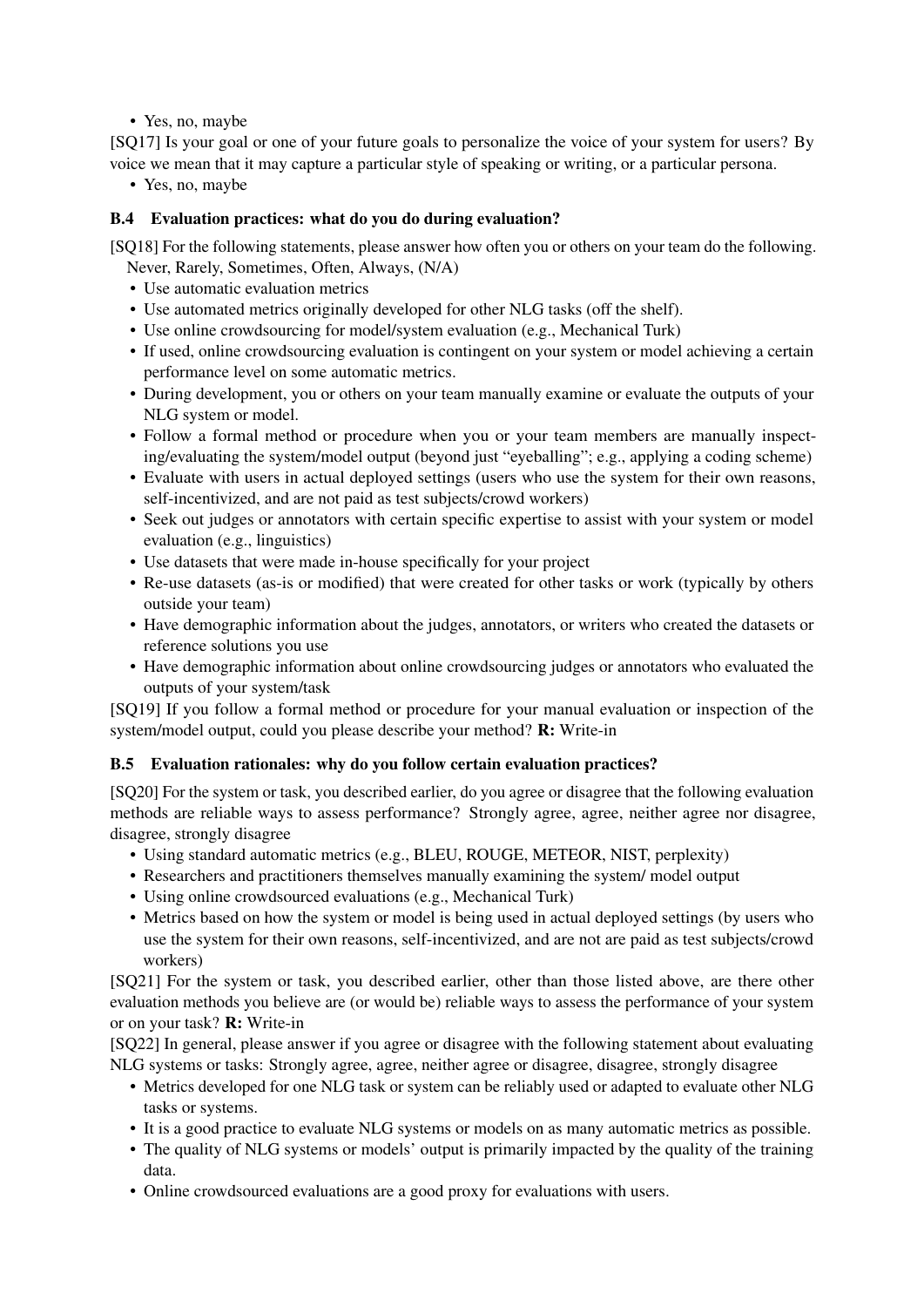[SQ23] In general, please answer how often the following statements are true: Never, Rarely, Sometimes, Often, Always, (N/A)

- Automatic metrics should be judged by the degree to which they correlate with human evaluations (e.g., online crowdsourced, expert evaluation, team evaluation).
- Judges or annotators with specific qualifications or expertise can contribute to the evaluation in ways that standard crowdsourcing cannot.
- The quality of training datasets needs to be formally evaluated.
- The quality of evaluation datasets needs to be formally evaluated.

### B.6 Constraints and other considerations

[SQ24] Rank which of the following resources currently limit the evaluation for your particular system or task the most. Top choice being the most limiting resource.

- Insufficient access to relevant datasets for evaluation
- Insufficient access to relevant metrics for evaluation
- Insufficient access to online paid crowdsourcing (due to cost, availability, time, or any other reason)
- Insufficient access to being able to deploy systems or models to real world settings
- Insufficient access to users who use the system for their own reasons (self-incentivized, rather than because they are paid as test subjects/crowd workers)
- Insufficient access to judges or annotators with certain qualifications or expertise
- Insufficient access to compute resources
- Insufficient access to engineering resources (e.g., lack of engineers, lack of time)
- Other

[SQ25] If there are other limiting resources for evaluation, please elaborate. R: Write-in

[SQ26] Rank which of the following considerations currently guide your evaluation practices the most. Top choice being the most influential consideration.

- Potential concerns raised by research paper reviewers
- Community guidance, standards, or practices
- The need to convince yourself or your team
- The need to convince other stakeholders
- Availability of relevant datasets and metrics
- Financial considerations
- The number of anticipated users that the system is expected to reach
- Public relations/public image
- The need for the system to perform well in real deployment settings (i.e., ecological validity)
- Other

[SQ27] If there are other considerations for evaluation, please elaborate. R: Write-in

### B.7 Adverse impacts and ethical considerations

[SQ28] Are there any ethical issues or adverse impacts that you're concerned about in the context of your project, and if so, what are they? R: Write-in

[SQ29] Are there any of the ethical issues or adverse impacts you mentioned above that are particularly hard to evaluate or that you are unable to evaluate? If so, what are they? R: Write-in

## B.8 Adverse impacts and ethical considerations (continued)

[SQ30] Do you intentionally try to block certain type of content from your generation? (e.g., by using blocklists or classifiers, cleaning the training data, etc.)

• Never, Rarely, Sometimes, Often, Always, (N/A)

[SQ31] For the following questions, for your system, how do you measure the following? Fairness and Inclusion states that NLG systems should treat all people equally, empowering and engaging everyone by providing equal benefit and access to e.g., opportunities and resources. Systematically, Informally (eyeballing), Indirectly (through another metric), No evaluation/not sure

• Which topics your system or model tends to generate and what it tends to avoid generating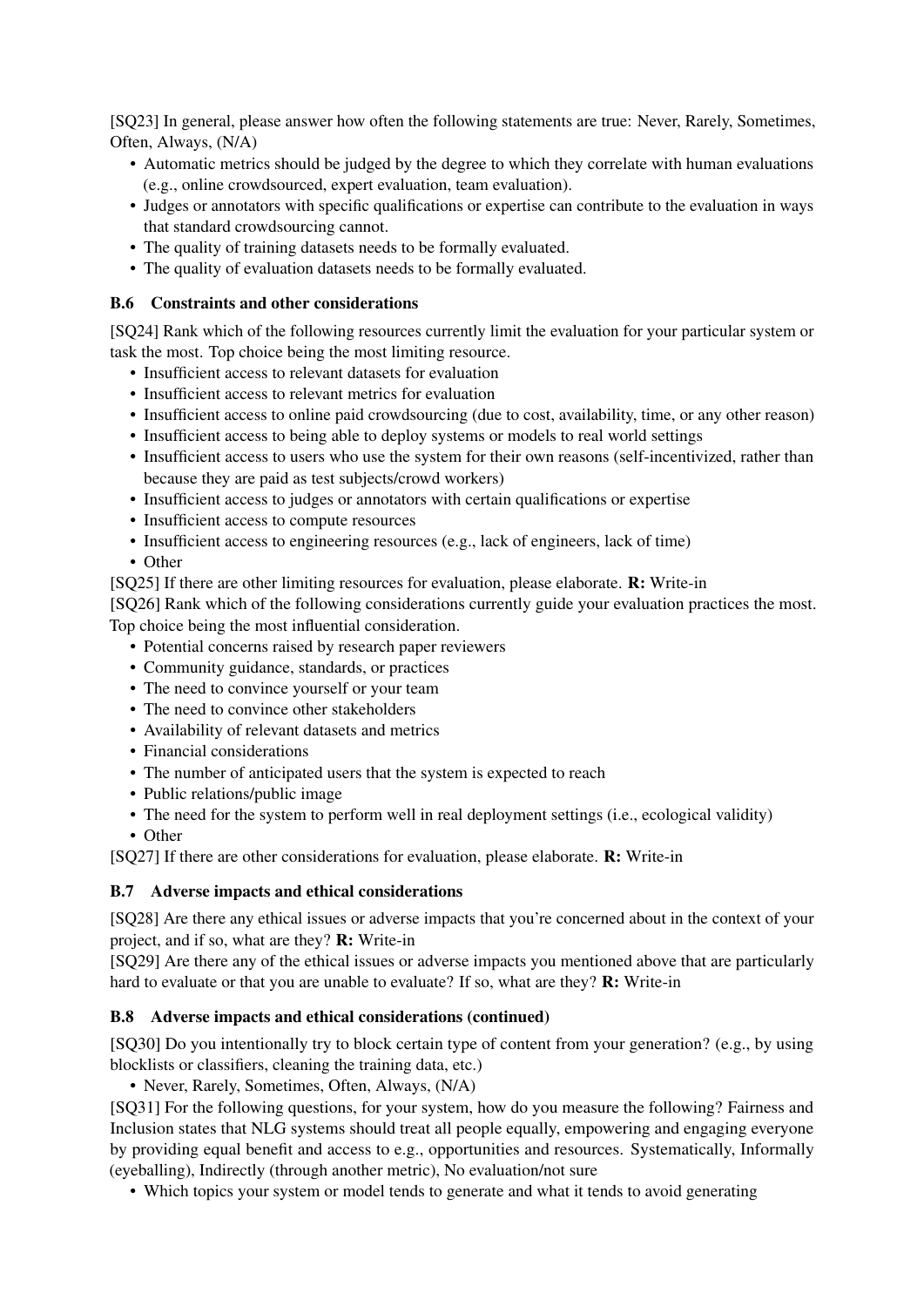- The linguistic style or tone of the content generated by your system or model
- Toxic, hateful, or offensive language produced by your system or model
- Other fairness and inclusion issues aside from toxic, hateful, and offensive language

[SQ32] If you assess other fairness and inclusion issues, please briefly explain what do you measure and how. R: Write-in

[SQ33] In general, for the following statements, please answer if you agree or disagree with each statement for NLG systems' evaluation. Strongly agree, agree, neither agree or disagree, disagree, strongly disagree

- It's possible to develop automatic metrics that can reliably evaluate the fairness and inclusion of a system.
- Fairness and inclusion metrics are only relevant for NLG systems that are deployed to real users.
- Fairness and inclusion is a separate research area from NLG evaluation.
- The language an NLG system or model generates should adhere to standard grammar rules of the language the content is generated in. E.g., an English model should adhere to the grammar rules of standard English.
- Fairness and inclusion is less important for academic prototypes.
- Fairness and inclusion of a system can only be effectively measured in a real deployed setting.

[SQ34] Do the training or evaluation dataset(s) you use for your system or model capture a particular voice? By voice we mean that it may capture a particular style of speaking or writing, or a particular persona.

- They capture a non-neutral, specific voice (a particular persona or style).
- They capture an assemblage of voices.
- They capture a neutral voice.
- They do not capture any voice.
- They could be capturing a voice but I'm not sure what it is.

[SQ35] Do you aim for your system or model to capture a particular voice?

- We aim for it to capture a non-neutral, specific voice (a particular persona).
- We aim for it to capture an assemblage of voices.
- We aim for it to capture a neutral voice.
- We aim for it to capture no voice.
- We do not aim for it to capture any voice.

[SQ36] Does your system or model capture a particular voice?

- It captures a non-neutral, specific voice (a particular persona or style).
- It captures an assemblage of voices.
- It captures a neutral voice.
- It does not capture any voice.
- It could be capturing a voice but I'm not sure what it is.

[SQ37] Is neutrality of voice something your system or model should embody?

• Definitely yes, yes, maybe, no, definitely no, I don't know

### B.9 Final thoughts

[SQ38] How do you think NLG evaluation could be improved? R: Write-in

[SQ39] How would you characterize your experience with practices and metrics aimed at ethical AI? This does not have to be related to your NLG work.

• No, I have no experience, I have a bit of experience, I have worked on ethical AI related issues, Ethical AI is the focus of my work

[SQ40] If you would like enter the raffle drawing for one of the ten \$50 amazon gift cards, for anonymity purposes, after submitting this form you will be provided with a link to another form to fill in your email address and enter the raffle. For this, please also write down a key phrase here, which you will also be asked to re-enter on the raffle form. We will only be use this key phrase to validate that the raffle participants have completed the survey. Please don't use a key phrase that is associated any accounts. R: Write-in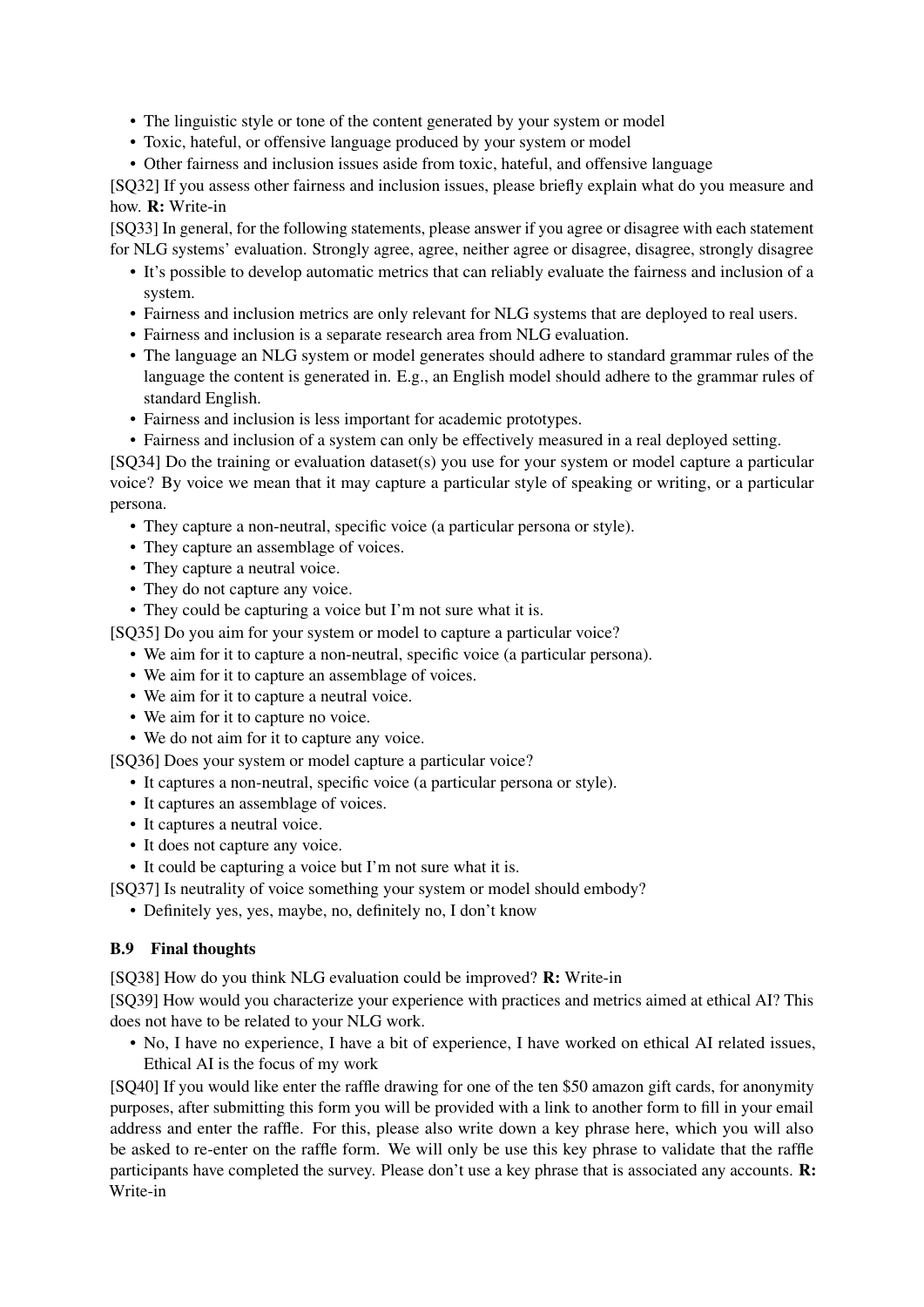## C Comprehensive Survey Results



Figure 1: Question 6: What type of NLG system(s) or task(s) have you worked on or with? Check all that apply.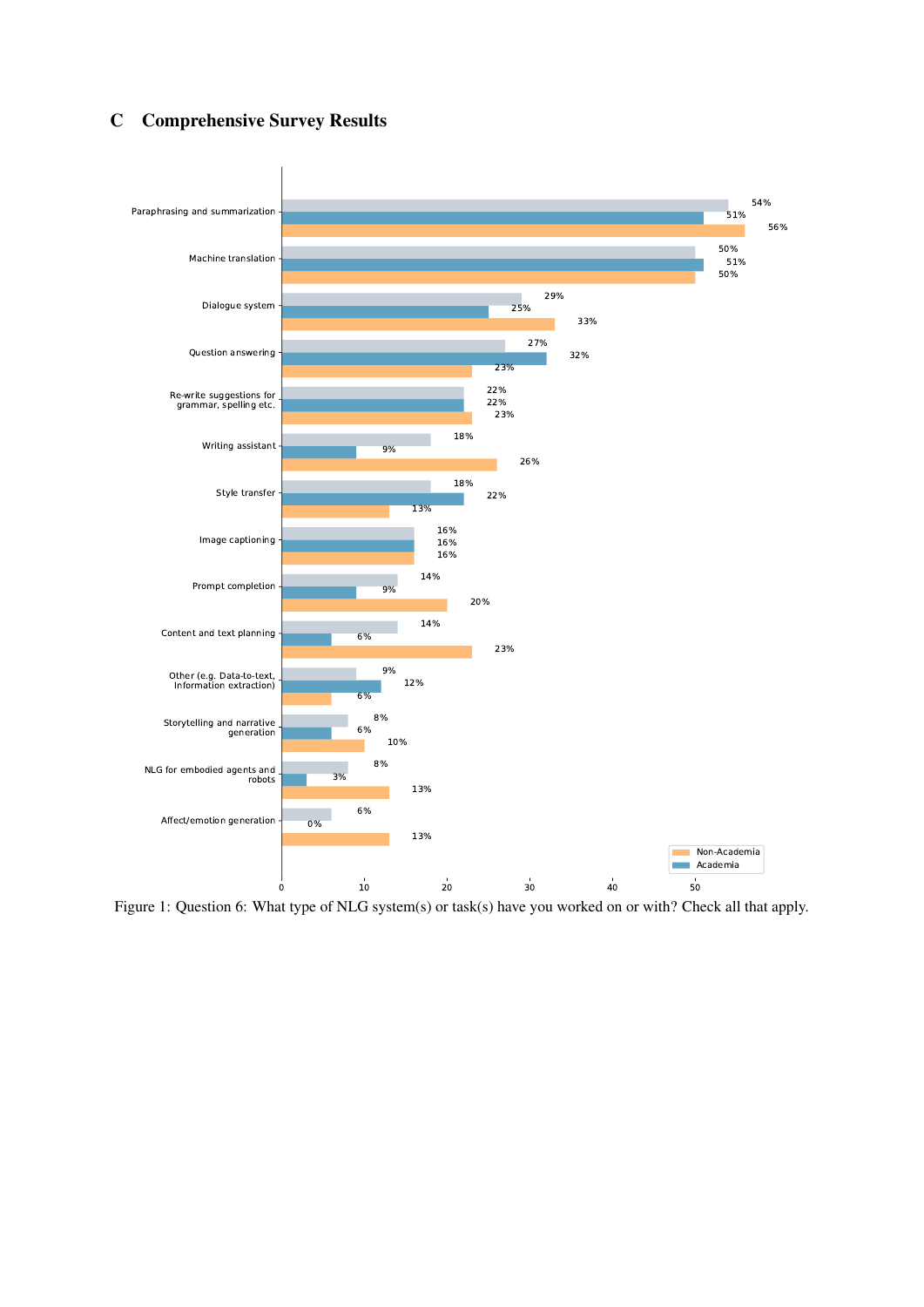

Figure 2: Question 13: When you evaluate your system/model, what are the goals of this evaluation? Check all that apply.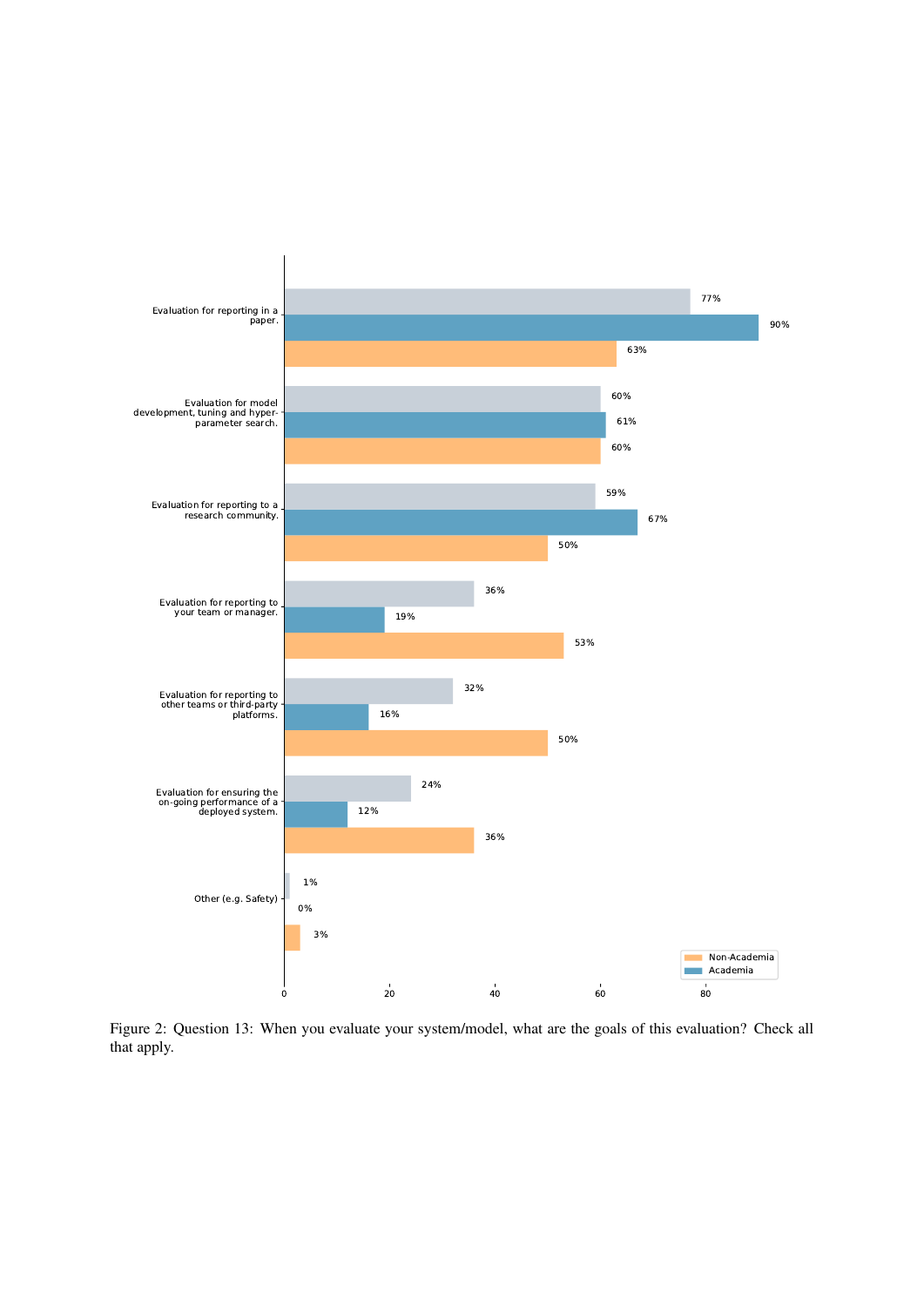

Figure 3: Question 14: Of the following, which are the most important performance criteria to evaluate for your NLG system or task? Select up to three or write your own. For more detailed definitions, please refer to the appendix here: https://aclanthology.org/2020.inlg-1.23.pdf



Figure 4: Question 16: Is your work (or will your work be) part of an NLG system that is deployed to users in real settings (users who use the system for their own reasons, self-incentivized, and are not paid as test subjects/crowd workers)?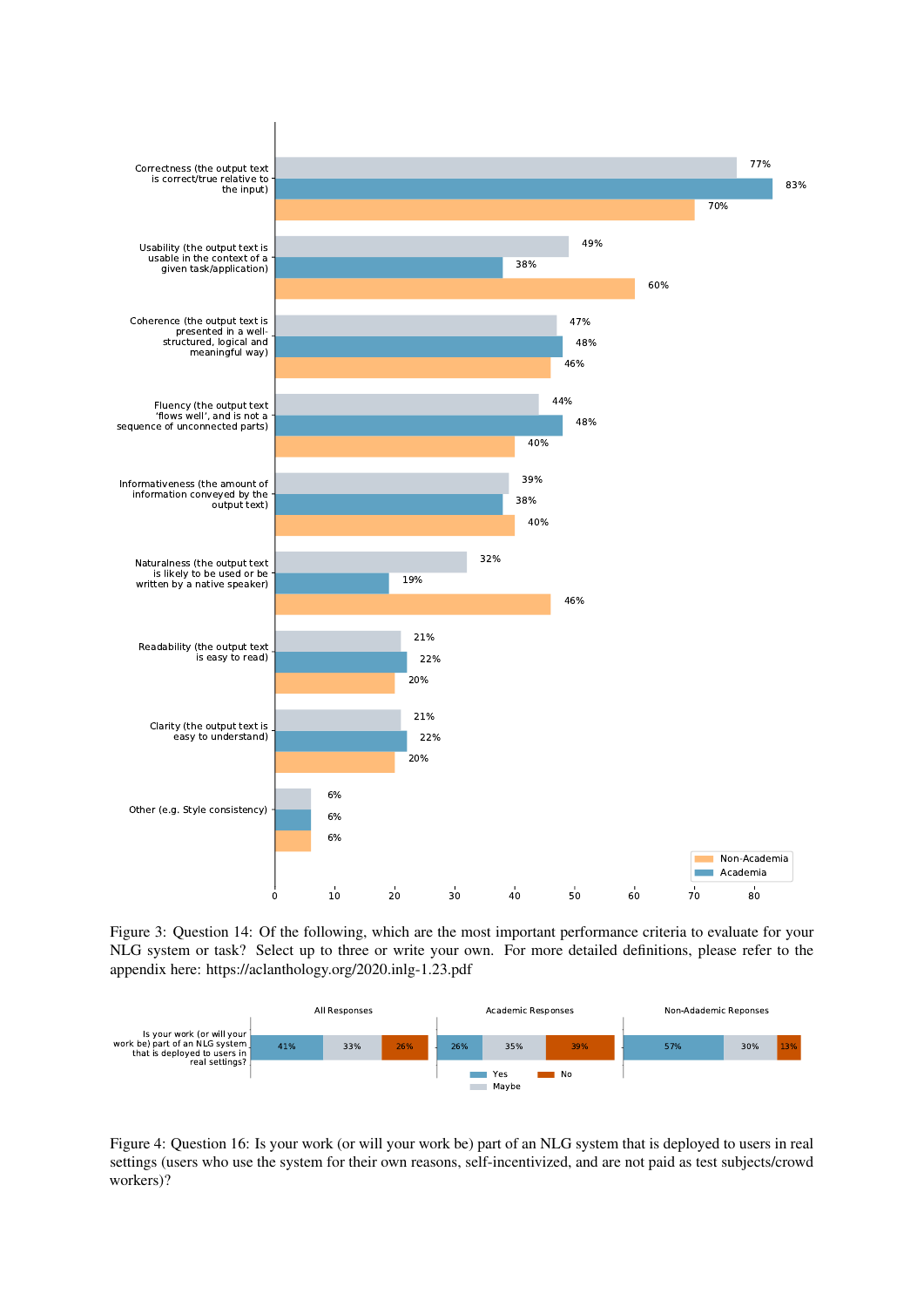

Figure 5: Question 17: Is your goal or one of your future goals to personalize the voice of your system for users? By voice we mean that it may capture a particular style of speaking or writing, or a particular persona.

|                                                                                                   | All Responses |            |     |        | Academic Responses           |                          |           |     | Non-Adademic Reponses |             |     |            |               |
|---------------------------------------------------------------------------------------------------|---------------|------------|-----|--------|------------------------------|--------------------------|-----------|-----|-----------------------|-------------|-----|------------|---------------|
| Use automatic evaluation<br>metrics                                                               |               | 52%        | 33% | 7%7%   |                              | 71%                      |           |     | 23%<br>6%             | 33%         |     | 43%        | 7% 13%        |
| Use automated metrics<br>originally developed for other<br>NLG tasks                              | 25%           | 33%        | 21% | 16%    | 26%                          |                          | 42%       |     | 13% 16%               | 23%         | 23% | 30%        | 17%           |
| Use online crowdsourcing-                                                                         | 16%           | 18%<br>28% | 8%  | 28%    | 13%                          | 23%                      | 26%       | 6%  | 29%                   | 20%         | 13% | 10%<br>30% | 27%           |
| The use of online<br>crowdsourcing is contingent on 8%<br>the performance on automatic<br>metrics | 26%           | 20%        | 15% | 26%    | 13%                          | 29%                      | 10%6% 16% |     | 26%                   | 23%         | 30% | 13%        | 27%           |
| Practitioners manually examine<br>or evaluate the outputs of<br>their NLG system                  |               | 51%        | 26% | 13% 8% |                              | 55%                      |           | 19% | 13% 10%               |             | 47% | 33%        | 13% 7%        |
| Follow a formal method or<br>procedure when manually 10%<br>inspecting generated text             | 28%           | 15%        | 33% | 11%    |                              | 23%<br>16%               |           | 39% | 13%                   | 13%         | 33% | 13%        | 27%<br>10%    |
| Evaluate with users in actual<br>deployed settings                                                | 15%<br>15%    | 18%<br>16% | 23% | 13%    | 6%6%10%                      | 29%                      |           | 32% | 16%                   | 23%         | 23% | 23%        | 7% 13%<br>10% |
| Seek out judges or annotators 8%<br>with specific expertise                                       | 16%           | 30%        | 25% | 18%    | 10%                          | 23%                      | 23%       | 19% | 6%<br>19%             | 7%10%       | 37% | 30%        | 17%           |
| Use datasets created in-house<br>for their specific need                                          | 18%           | 30%        | 38% |        | 19%                          | 23%                      |           | 42% | 6%6%                  | 17%         | 37% | 33%        | 7%            |
| Re-use datasets (as-is or<br>modified) created by others<br>for other purposes                    | 16%           | 43%        | 28% | 8%     | 19%                          |                          | 42%       | 26% | 6%6%                  | 13%         | 43% | 30%        | 10%           |
| Have demographic information<br>about those who created the 7% 11% 15%<br>datasets                |               | 25%        | 31% | 11%    | 6%10%10%                     |                          | 29%       | 29% | 16%                   | 7% 13%      | 20% | 20%        | 33%<br>7%     |
| Have demographic information<br>about those who evaluated the 8% 15% 10%<br>outputs               |               | 23%        | 26% | 18%    |                              | 6% 13% 10% 19%<br>Always |           | 29% | 23%<br>Rarely         | 10% 17% 10% |     | 27%        | 23%<br>13%    |
|                                                                                                   |               |            |     |        | <b>Contract</b><br>$\sim 10$ | Often<br>Sometimes       |           | N/A | Never                 |             |     |            |               |

Figure 6: Question 18: For the following statements, please answer how often you or others on your team do the following.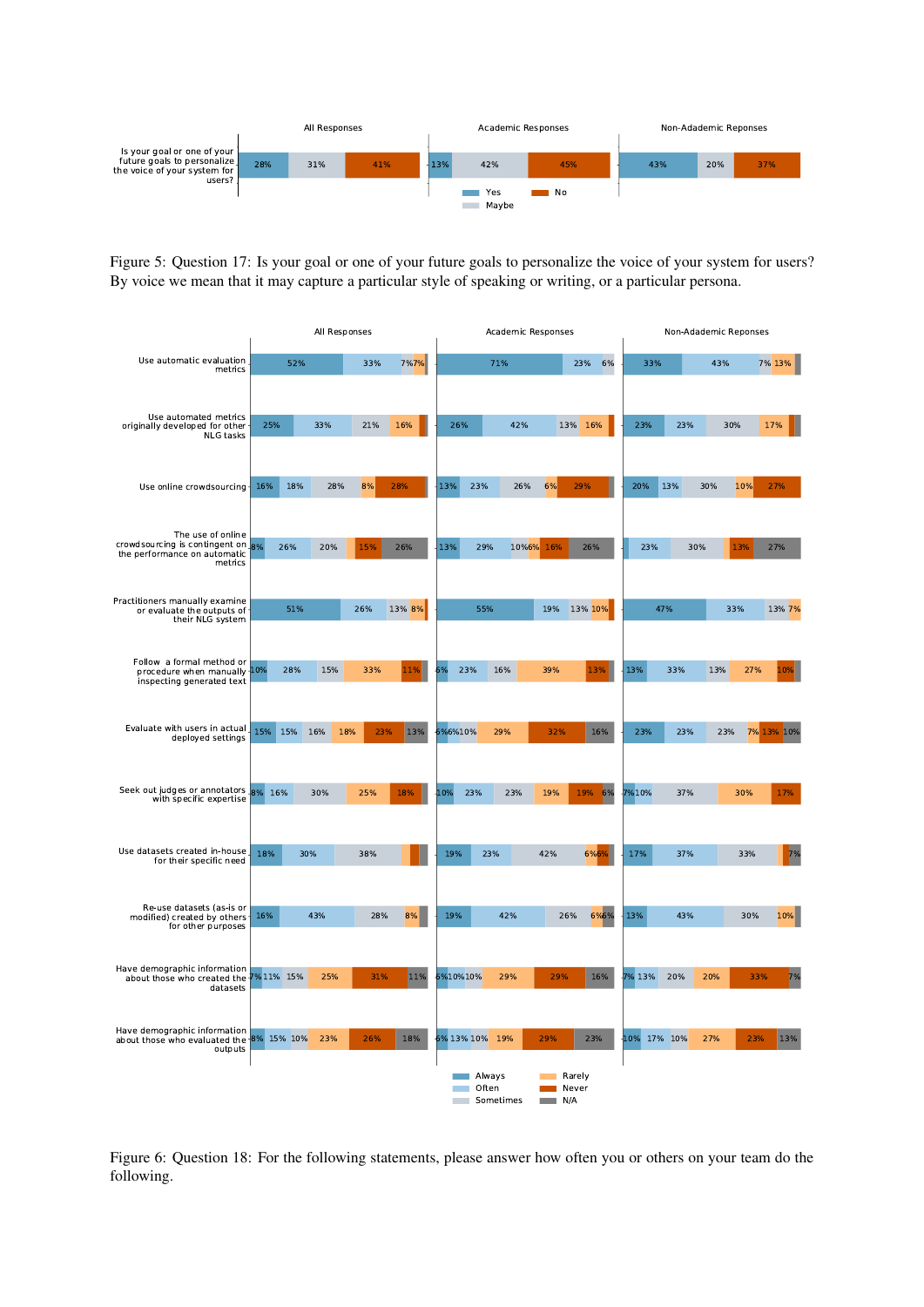

Figure 7: Question 20: For the system or task, you described earlier, do you agree or disagree that the following evaluation methods are reliable ways to assess performance?



Figure 8: Question 22: In general, please answer if you agree or disagree with the following statement about evaluating NLG systems or tasks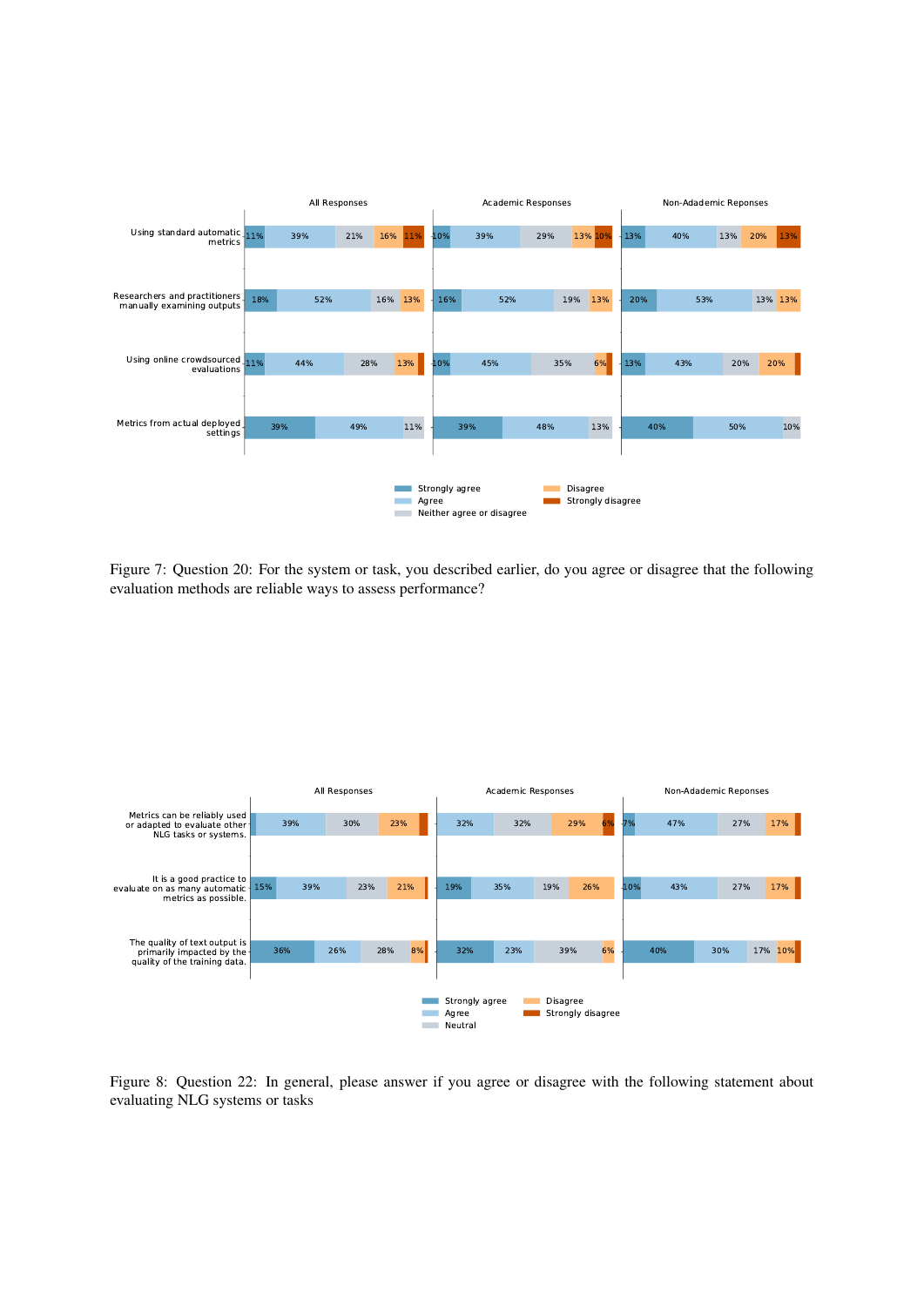

Figure 9: Question 23: In general, please answer how often the following statements are true: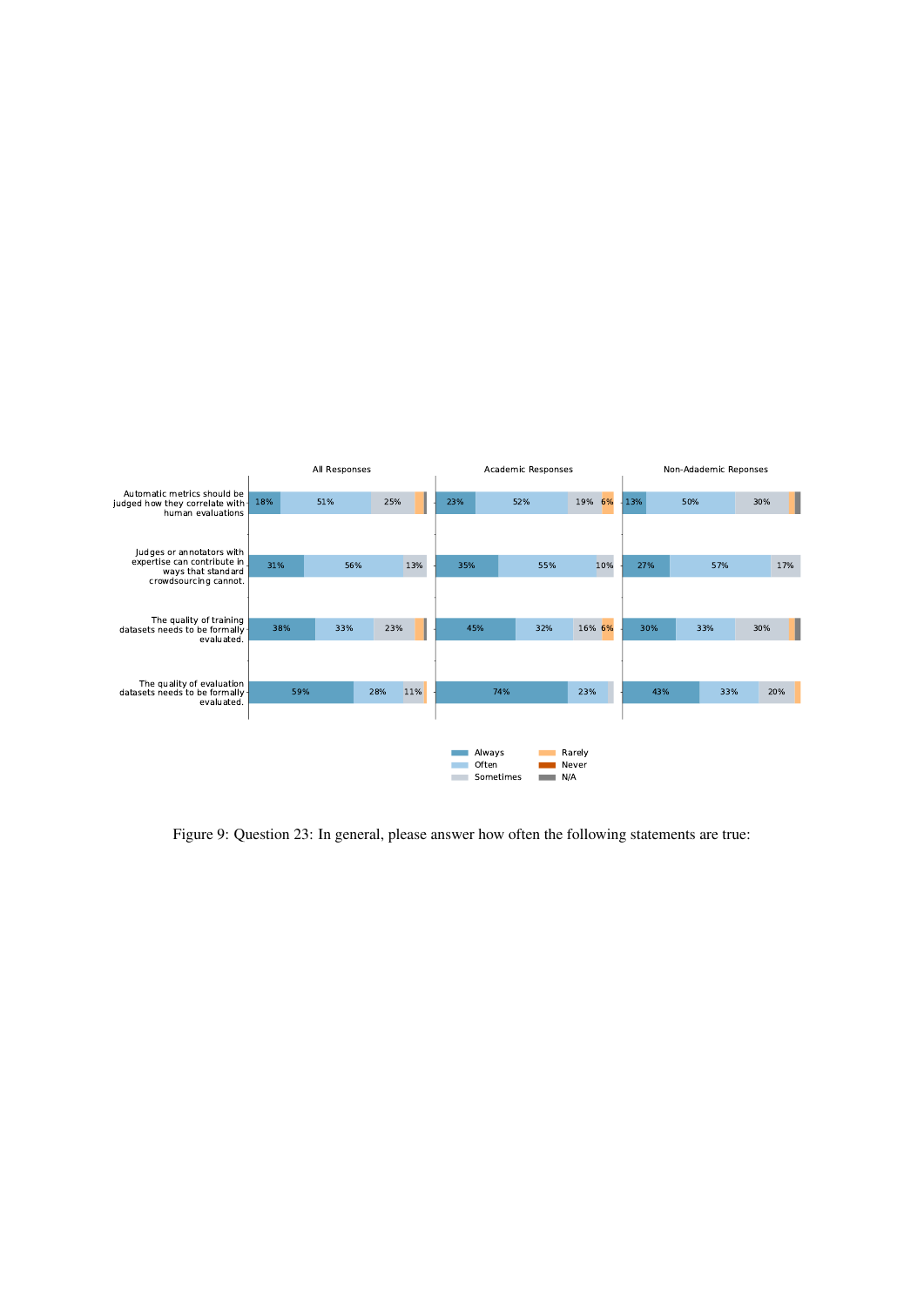

Figure 10: Question 24: Rank which of the following resources currently limit the evaluation for your particular system or task the most. Top choice being the most limiting resource. Visualizing top 3 choices.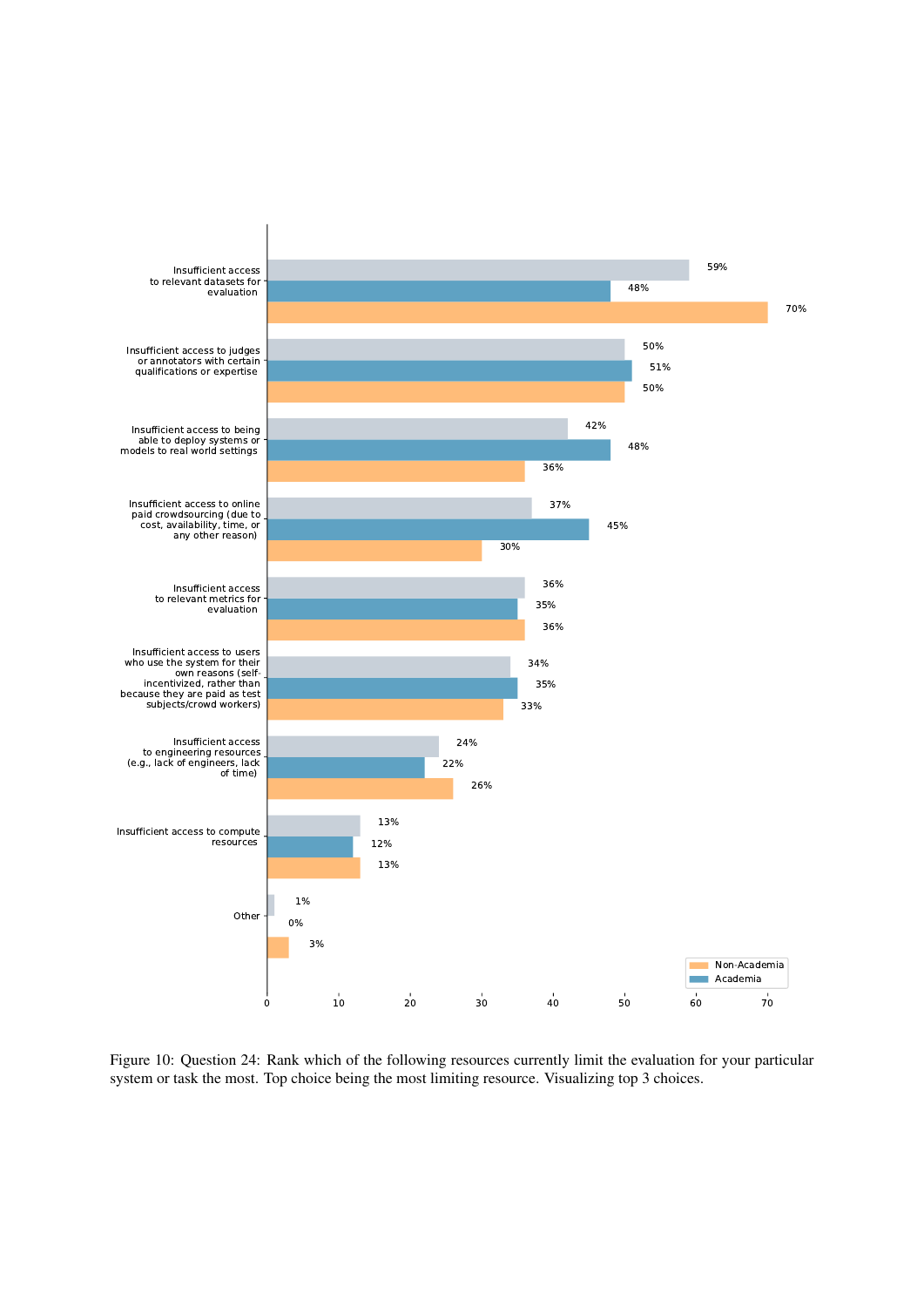

Figure 11: Question 26: Rank which of the following considerations currently guide your evaluation practices the most. Top choice being the most influential consideration. Visualizing top 3 choices.



Figure 12: Question 30: Do you intentionally try to block certain type of content from your generation? (e.g., by using blocklists or classifiers, cleaning the training data, etc.)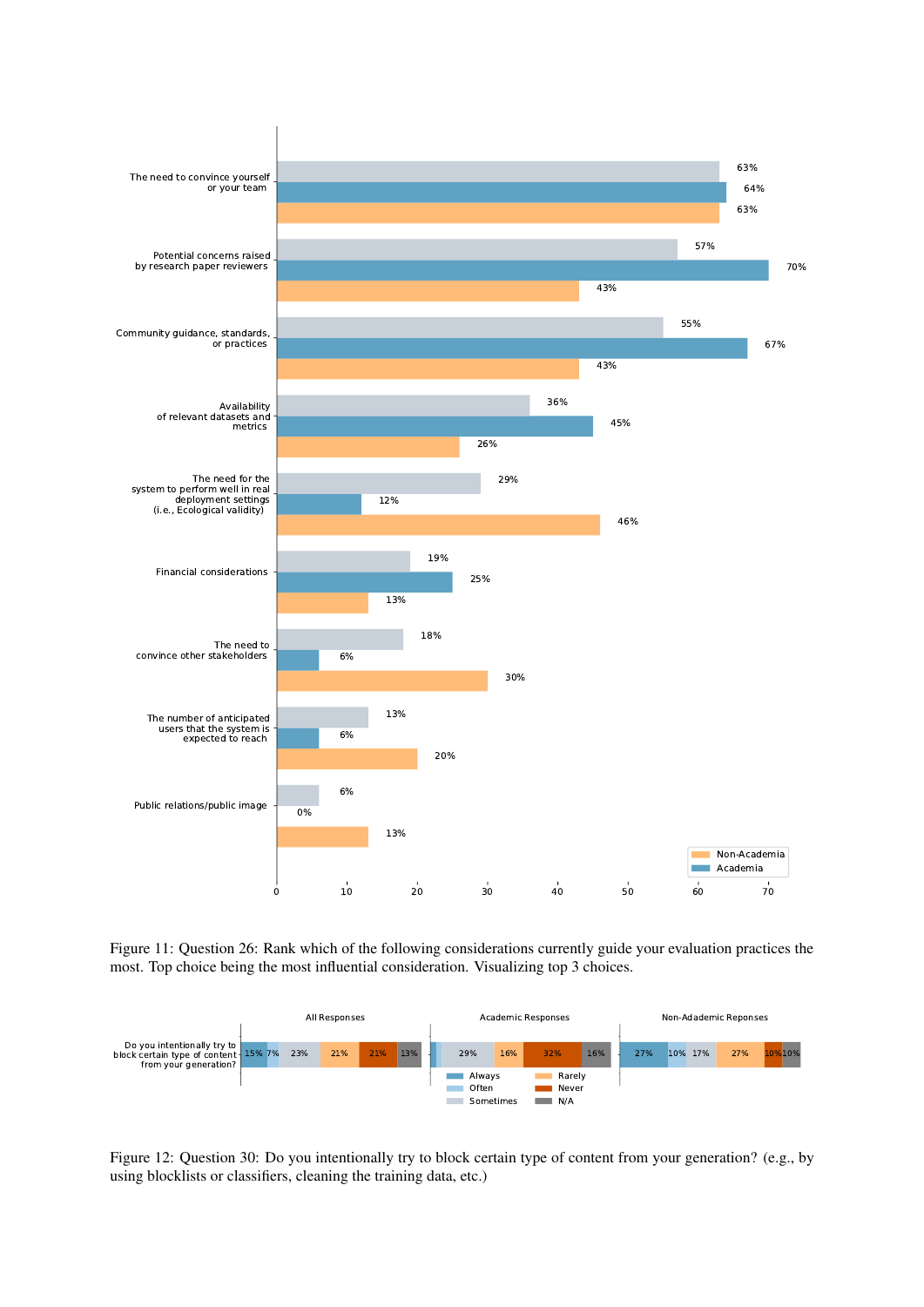

Figure 13: Question 31: For the following questions, for your system, how do you measure the following? Fairness and Inclusion states that NLG systems should treat all people equally, empowering and engaging everyone by providing equal benefit and access to e.g., opportunities and resources.



Figure 14: Question 33: In general, for the following statements, please answer if you agree or disagree with each statement for NLG systems' evaluation.